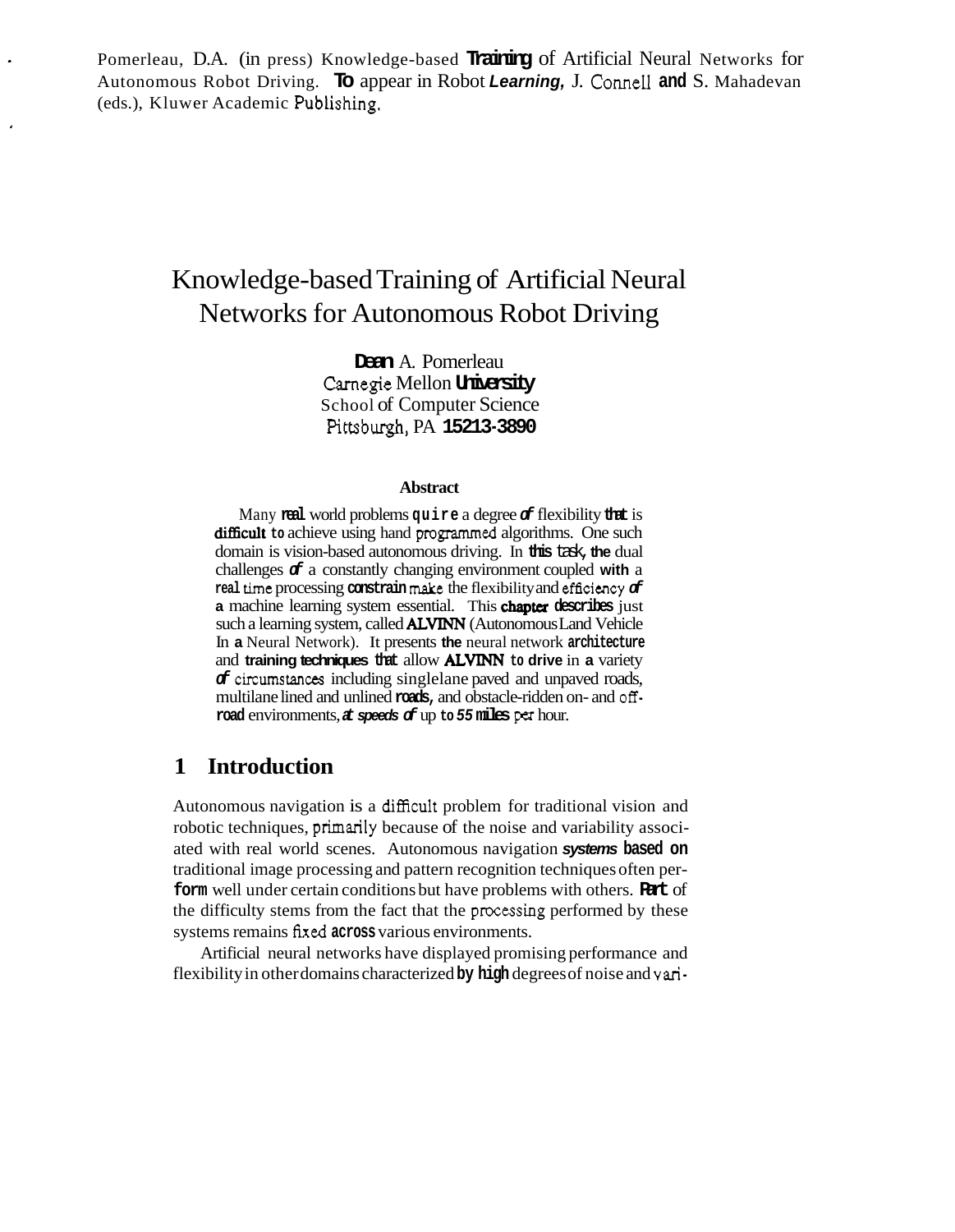

Figure **1** : The *CMU* Navlab Autonomous Navigation Testbed

ability, such **as** handwritten character recognition [6] and speech recognition[ **151**  and face recognition[2]. ALVINN (Autonomous Land Vehicle In a Neural Network) is a system that brings the flexibility of connectionist learning techniques to the task of autonomous robot navigation. Specifically, **ALVINN** is an artificial neural network designed **to** control the Navlab, the Carnegie Mellon autonomous driving test vehicle *(See* Figure 1).

This chapter describes the architecture, training and performance of the **ALVINN** system. It demonstrates how simple connectionist networks can learn to precisely guide a mobile robot in a wide variety of situations when trained appropriately. In particular, this chapter presents training techniques that allow ALVINN to learn in under 5 minutes to autonomously control the Navlab by watching a human driver's response tonew situations. Using these techniques, ALVINN has been trained to drive in a variety of circumstances including single-lane paved and unpaved **roads,** multilane **lined** and unlined **roads,** and obstacle-ridden on- and **off-road** environments, at speeds of up to *55* miles per hour.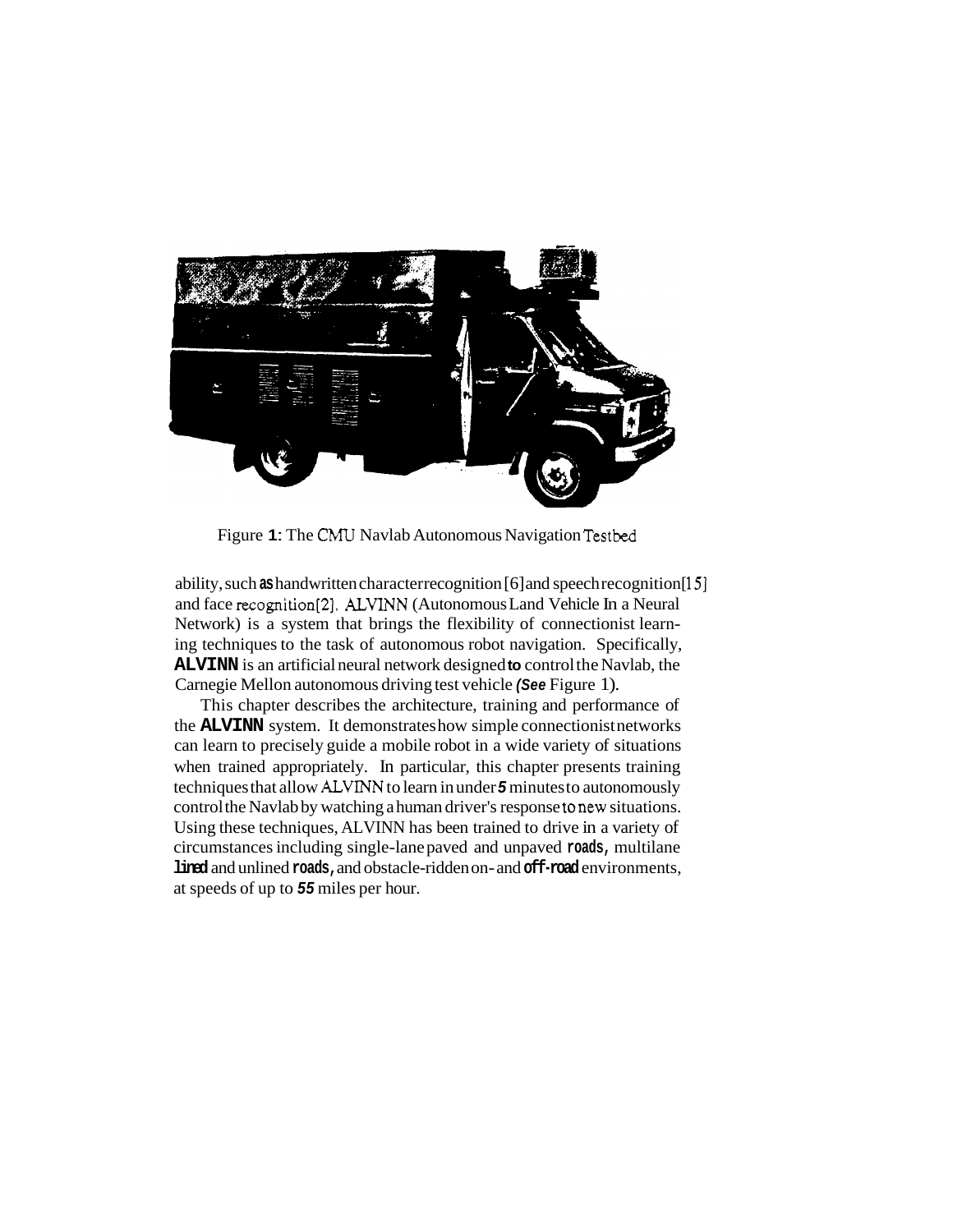

Figure 2: Neural network architecture for autonomous driving.

# **2 Network Architecture**

The basic network architecture employed in the ALVINN system is a single hidden layer feedforward neural network See Figure 2 <sup>he</sup> input layer now consists of a single 30x32 unit "retina" onto which **a** sor image from either a video camera or a scanning laser rangefinder is projected. Each of the 960 input units is fully connected to the hidden layer of **4** units, which is in turn fully connected to the output layer. The 30 unit output layer is a linear representation of the currently appropriate steering direction which may serve to keep the vehicle on the **mad** or to prevent it from colliding with nearby obstacles'. The centexmost output unit represents the "travel straight ahead" condition, while units to the left and right of center represent successively sharper left and right **turns.** The units on the extreme left and right of the output vector represent turns with a 20m radius to the left and right respectively, and the units in between represent turns which decrease linearly in their curvature down to the "straight ahead" middle unit in the output vector.

To drive the Navlab, an image from the appropriate sensor is reduced to 30x32 pixels and projected onto the input layer. After propagating activa-

**<sup>&#</sup>x27;The task a particular driving network performs depends on the type of input sensor image and the driving situation it has been trained to handle.**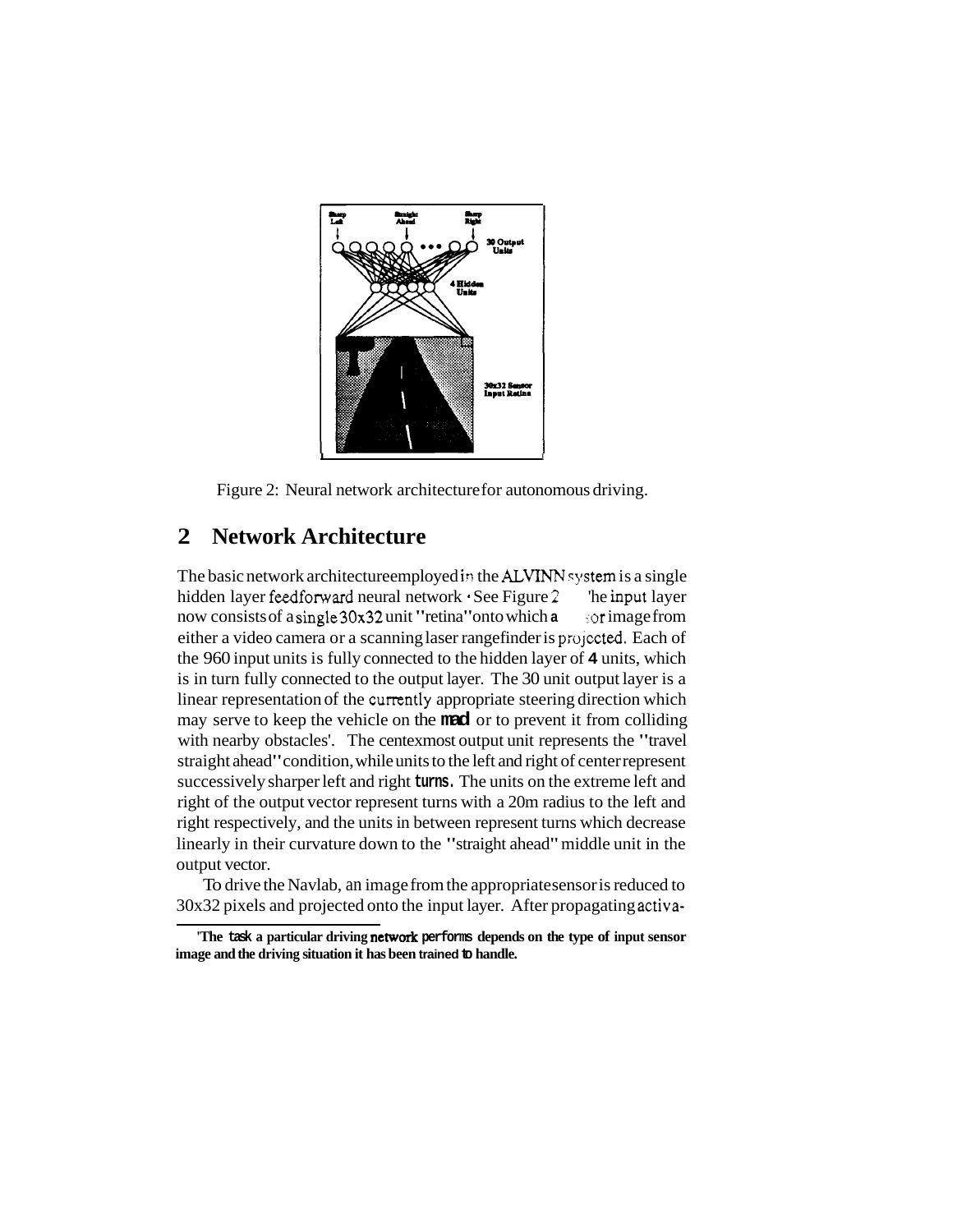tion through the network, the output layer's activation profile is translated into a vehicle steering command. The steering direction dictated by the network is taken to be the center of mass of the "hill" of activation surrounding the output unit with the highest activation level. Using the center of mass of activation instead of the most active output unit when determining the direction to steer pennits finer steering corrections, thus improving ALVINN's driving accuracy.

# **3 Network Training**

The network is trained to produce the comt steering direction using the backpropagation learning algorithm [ **131.** In backpropagation, the network is first presented with an input and activation is propagated forward through the network to determine the network's response. The network's response is then compared with the known correct response. If the network's actual response does not match the correct response, the weights between connections in the network **are** modified slightly to produce a response more closely matching the correct response.

Autonomous driving has the potential to be an ideal domain for a supervised leaming algorithm like backpropagation since there is a readily available teaching signal or "correct response" in the **form** of the human driver's current steering direction. In theory it should be possible to teach a network to imitate a person **as** they drive using the current sensor image **as** input and the person's current steering direction **as** the desired output. This idea of training "on-the-fly'' is depicted in Figure 3.

Training on real images would dramatically reduce the human effort required to develop networks for new situations, by eliminating the need for a hand-programmed training example generator. On-the-fly training should also allow the system to adapt quickly to new situations.

#### **3.1 Potential Problems**

There **are** two potential problems associated with training a network using live sensor images **as** a person drives. First, since the person steers the vehicle down the center of the road during training, the network will never be presented with situations where it must recover from misalignment errors. When driving for itself, the network may occasionally stray from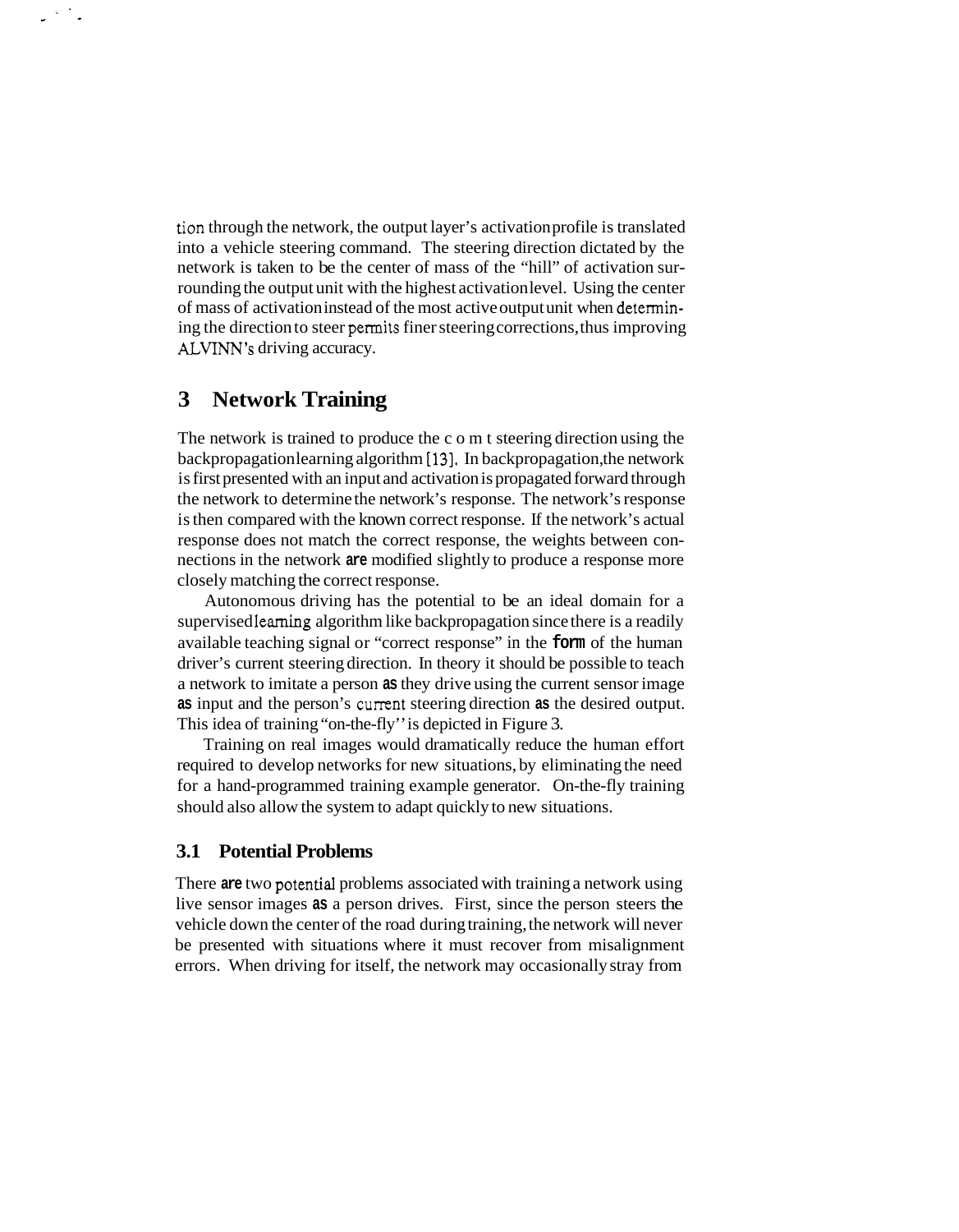

Figure 3: Schematic representation of training "on-the-fly". The network is shown images from the onboard sensor and trained to steer in the same direction **as** the human driver.

the mad center, so it must be prepared to recover by steering the vehicle back to the middle of the road. **The** second problem is that naively training the network with only the current video image and steering direction may cause it to overlearn recent inputs. If the person drives the Navlab down a stretch of straight road at the end of training, the network will be presented with a long sequence of similar images. This sustained lack of diversity in the training set will cause the network to "forget" what it had learned about driving on curved **roads** and instead learn to always steer straight ahead.

Both problems associated with training on-the-fly stem from the fact that back-propagation requires **training** data which is representative of **the**  full task to be learned. The first approach we considered for increasing the training set diversity was to have the driver swerve the vehicle during training. The idea **was** to teach the network how to recover from mistakes by showing it examples of the person steering the vehicle back to the road center. However **this** approach was deemed impractical for two reasons. First, training while the driver swerves would require tuming learning **off** while the driver steers the vehicle **off** the road, and then back on when he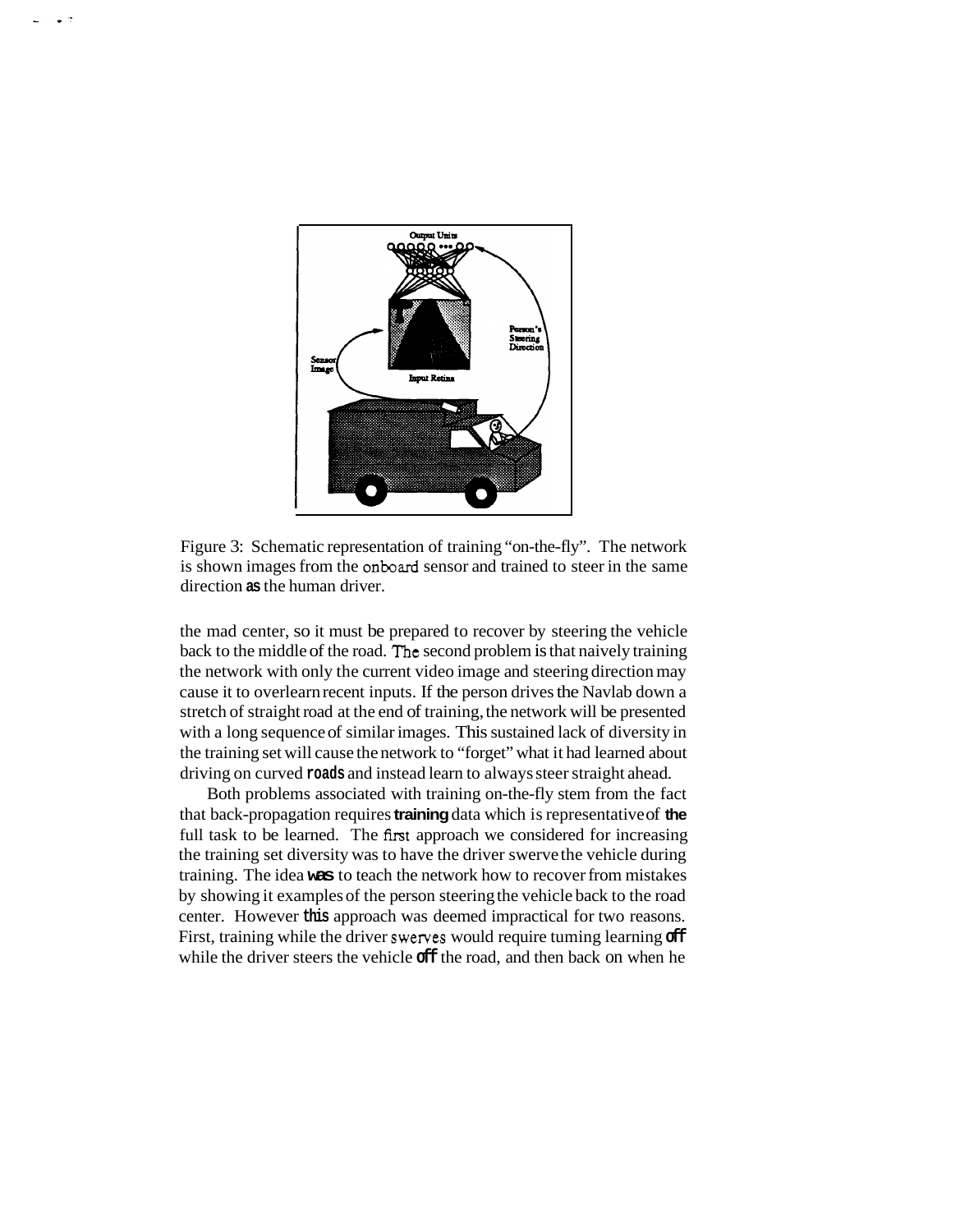swerves back to the road center. Without this ability to toggle the state of learning, the network would incorrectly leam to imitate the person swerving off the road **as** well **as** back on. While possible, **tuming** leaming on and off would require substantial manual input during the **training** process, which we wanted to avoid. The second problem with training by swerving is that it would require swerving in many circumstances to enable the network to leam a general representation. This would be time consuming, and also dangerous when training in traffic.

#### **3.2 Solution** - **"Yansform the Sensor Image**

To achieve sufficient diversity of real sensor images in the training set, without the problems associated with training by swerving, we have developed a technique for transforming sensor images to create additional training exemplars. Instead of presenting the network with only the current sensor image and steering direction, each sensor image is shifted and rotated in software to create additional images in which the vehicle appears to be situated differently relative to the environment **(See** Figure **4).** The sensor's position and orientation relative to the ground plane **are** known, so precise transformations can be achieved using perspective geometry.

The image transformation is performed by first determining the area of the ground plane which is visible in the original image, and the area that should be visible in the transformed image. These areas form two overlapping trapezoids **as** illustrated by the aerial view in Figure *5.* To determine the appropriate value for a pixel in the transformed image, that pixel is projected onto the ground plane, and then back-projected into the original image. The value of the corresponding pixel in the original image is used **as** the value for the pixel in the transformed image. One important thing to realize is that the pixel-to-pixel mapping which implements a particular transformation is constant. In other words, **assuming** a planar world, the pixels which need to **be** sampled in the original image in order to achieve a specific shift and translation in the transformed image always remain the same. In the **actual** implementation of the image transformation technique, **ALVINN** takes advantage of this fact by precomputing the pixels that need to be sampled in order to perform the desired shifts and translations. **As** a result, transforming the original image to change the apparent position of the vehicle simply involves changing the pixel sampling pattern during the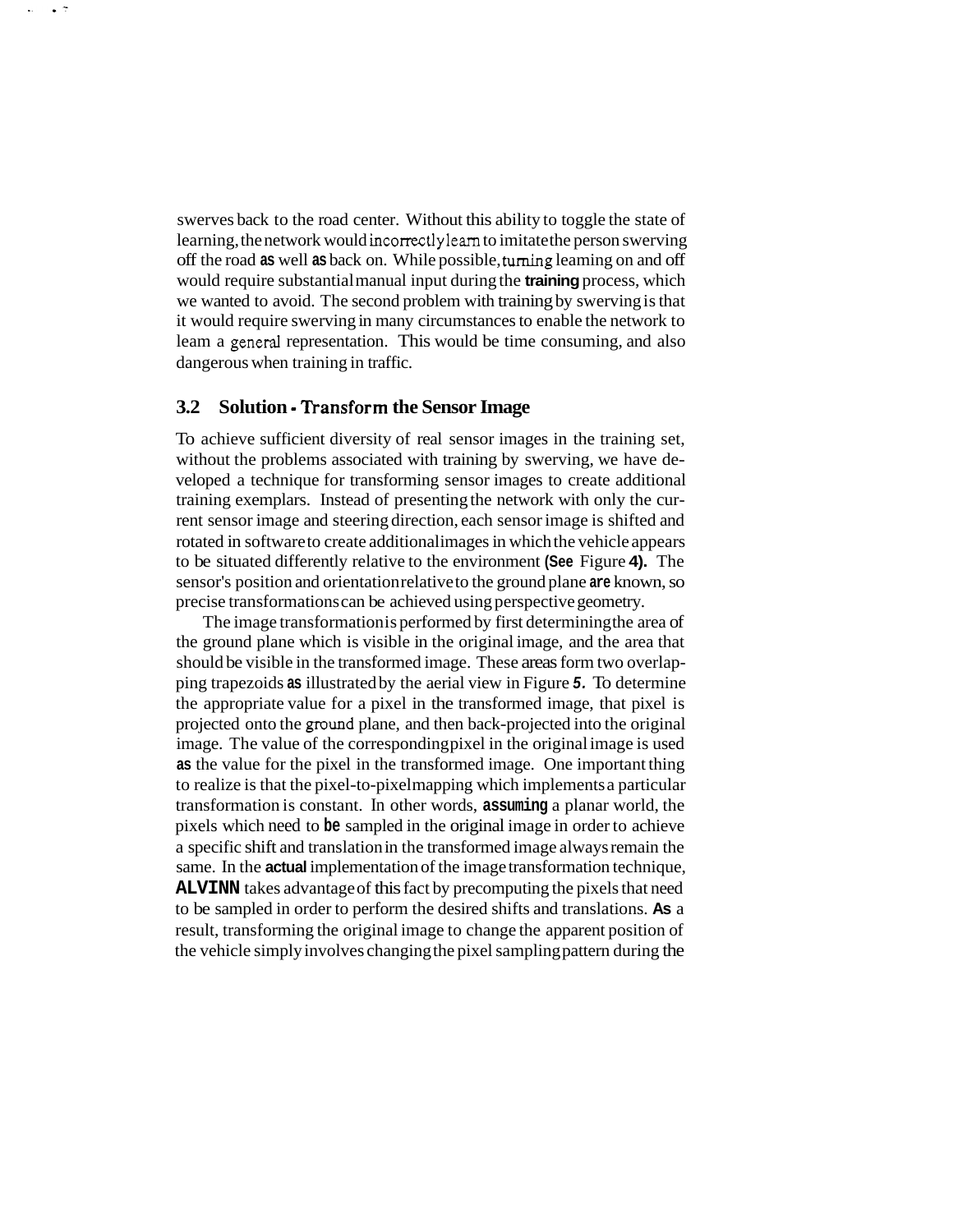

Figure **4:** The single original video image is shifted and rotated to create multiple training exemplars in which the vehicle appears to be at different locations relative to the road.

image reduction phase of preprocessing. Therefore, creating a transformed low resolution image takes **no** more time than is required to reduce the image resolution to that required by the ALVINN network. Obviously the environment is not always flat. But the elevation changes due to hills or dips in the **road are** small enough so **as** not to significantlyviolate the planar world assumption.

### **3.2.1 Extrapolating Missing Pixels**

 $\overline{a}$ 

The less than complete overlap between the trapezoids of Figure *5* illustrates the need for one additional step in the image transformation scheme. The extra step involves determining values for pixels which have no corresponding pixel in the original image. Consider the transformation illustrated in Figure 6. To make it appear that the vehicle is situated one meter to the right of its position in the original image requires not only shifting pixels in the original image to the left, but also filling in the unknown pixels along the right edge. Notice the number of pixels per **row** whose value needs to be extrapolated is greater near the bottom of the image than at the top. This is because the one meter of unknown ground plane to the right of the visible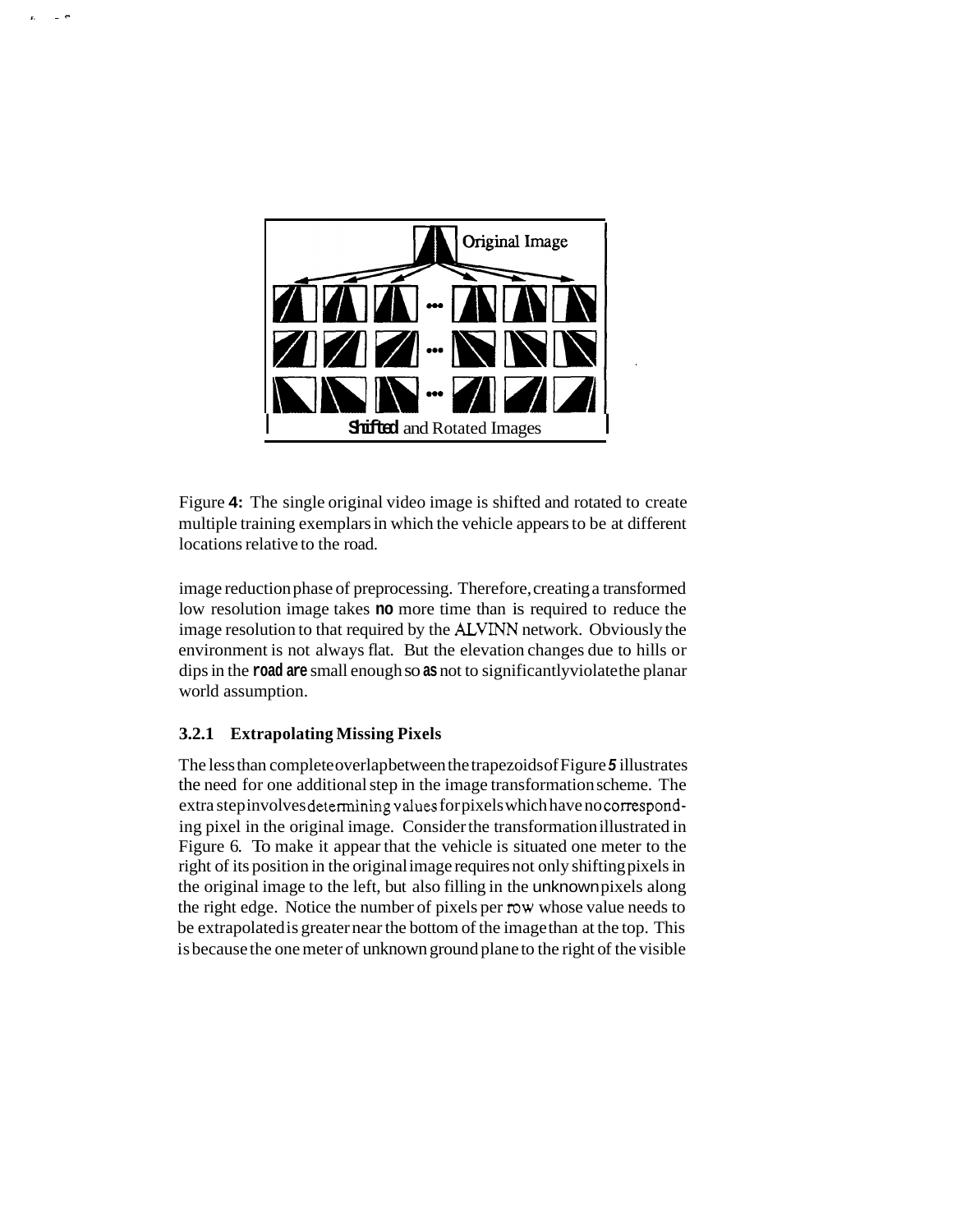

 $\overline{\phantom{a}}$ 

Figure *5: An* aerial view of the vehicle at two different positions, with the corresponding sensor fields of view. To simulate the image transformation that would result from such a change in position and orientation of the vehicle, the overlap between the two field of view trapezoids is computed and used to direct resampling of the original image.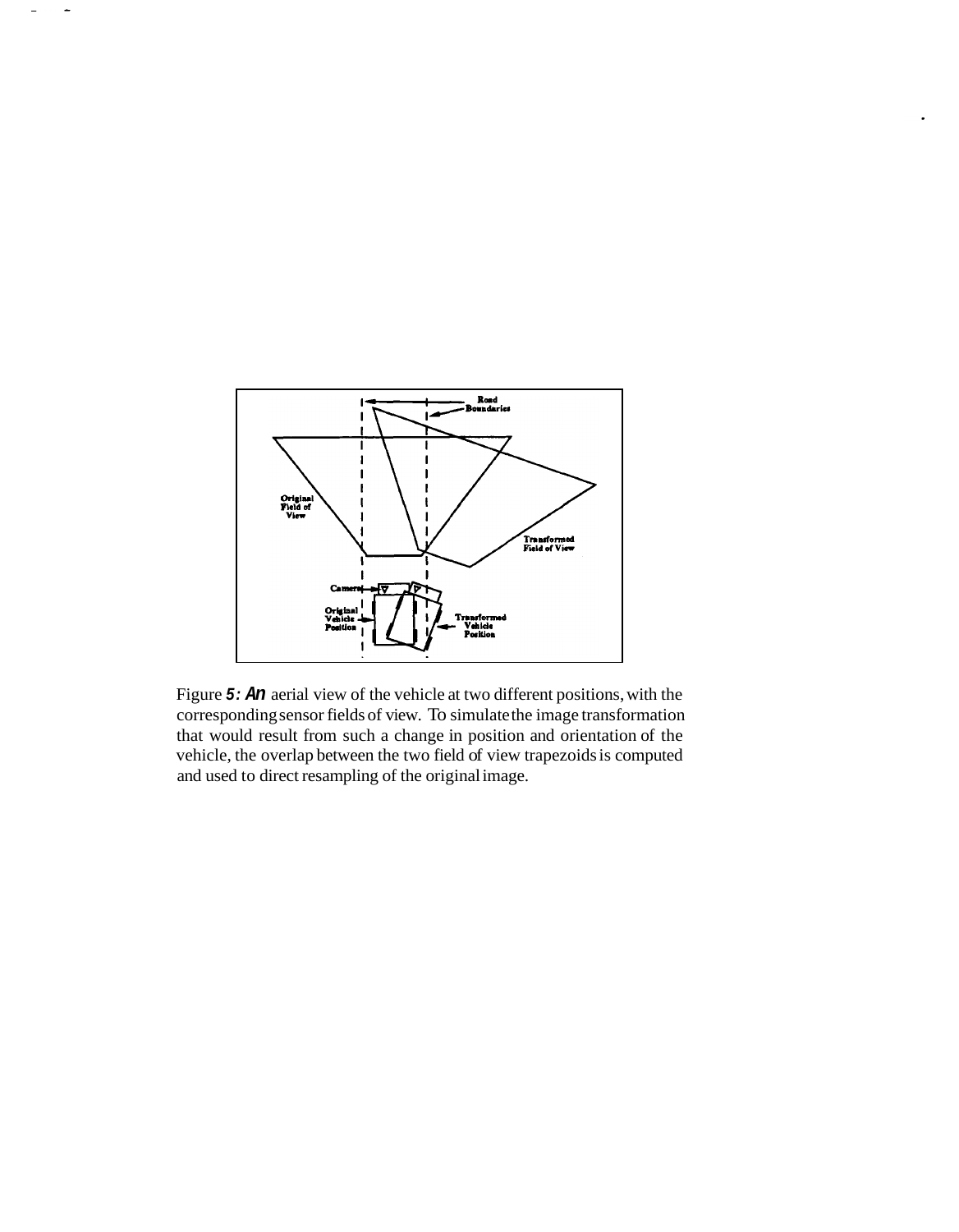

Figure 6: **A** schematic example of an original image, and a transformed image in which the vehicle appears one meter to the right of its initial position. The black region on the right of the transformed image corresponds to an unseen area in the original image. These pixels must be extrapolated from the information in the original image.

boundary in the original image covers more pixels at the bottom than at the top. We have experimented with two techniques for extrapolating values for these **unknown** pixels (See Figure 7).

In the first technique, to determine the value for a pixel that projects to the ground plane at point **A** in the transformed image, the closest ground plane point in the original viewing trapezoid (point B) is found. This point is then back-projected into the original image to find the appropriate pixel to sample. The image in the top right shows the sampling performed to fill in the missing pixel using this extrapolation scheme. The problem with this technique is that it results in the "smearing" of the image approximately along rows of the image, **as** illustrated in the middle image of Figure 8. In this figure, the leftmost image represents an actual reduced resolution image of a two-lane **road** coming from the camera. Notice the painted lines delineating the center and right boundaries of the lane. The middle image shows the original image transformed to make it appear that the vehicle is one meter to the right of its original position using the extrapolation technique described above. The line down the right side of the road can be seen smearing to the right where it intersects the border of the original image. Because the length of this smear is highly correlated with the correct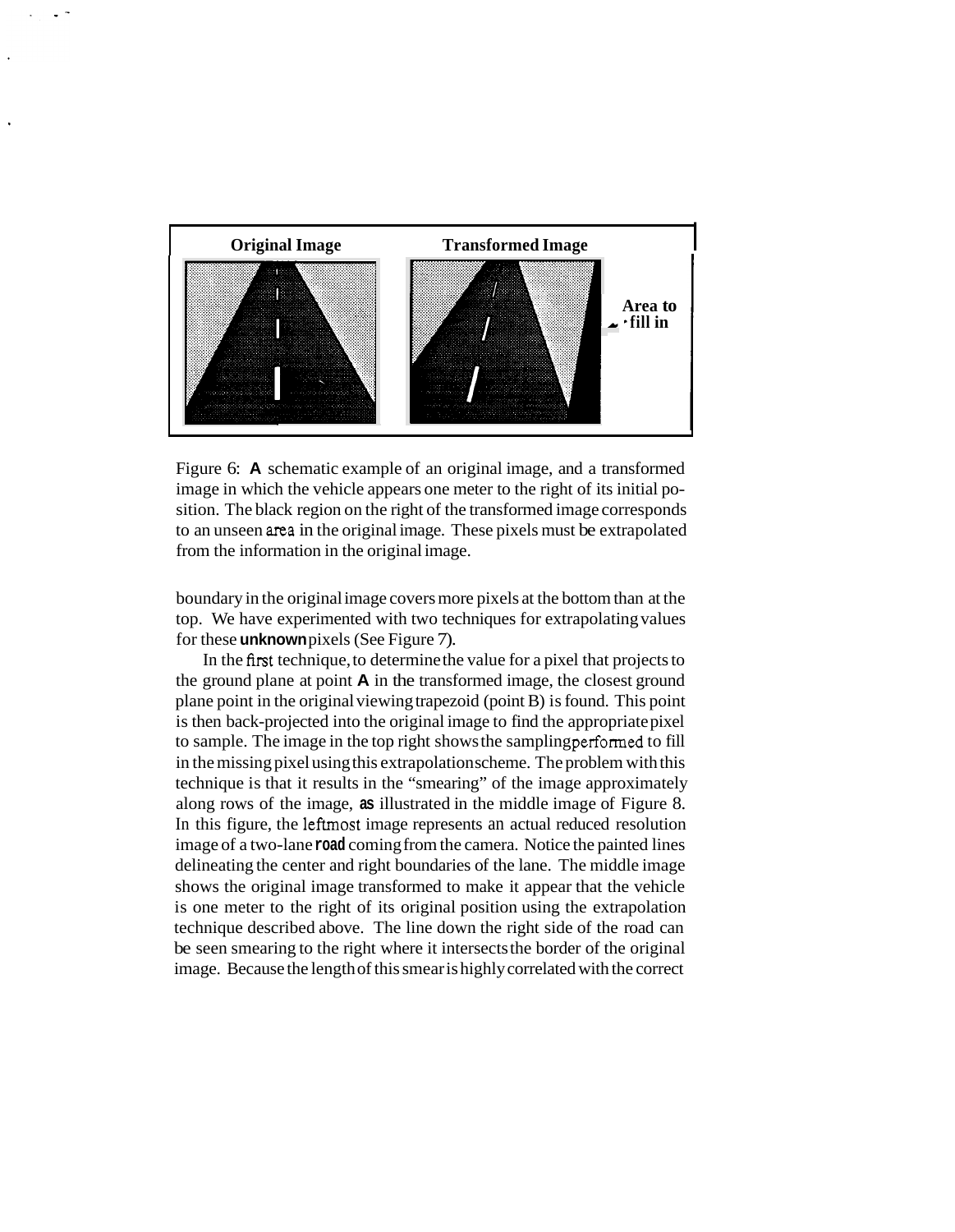

 $\bullet$ 

 $\zeta$   $^{-1}$ 

Figure 7: *An* aerial view (left) **and** image **based** view (right) of the two techniques **used** to extrapolate the values for unknown pixels. **See** text for explanation.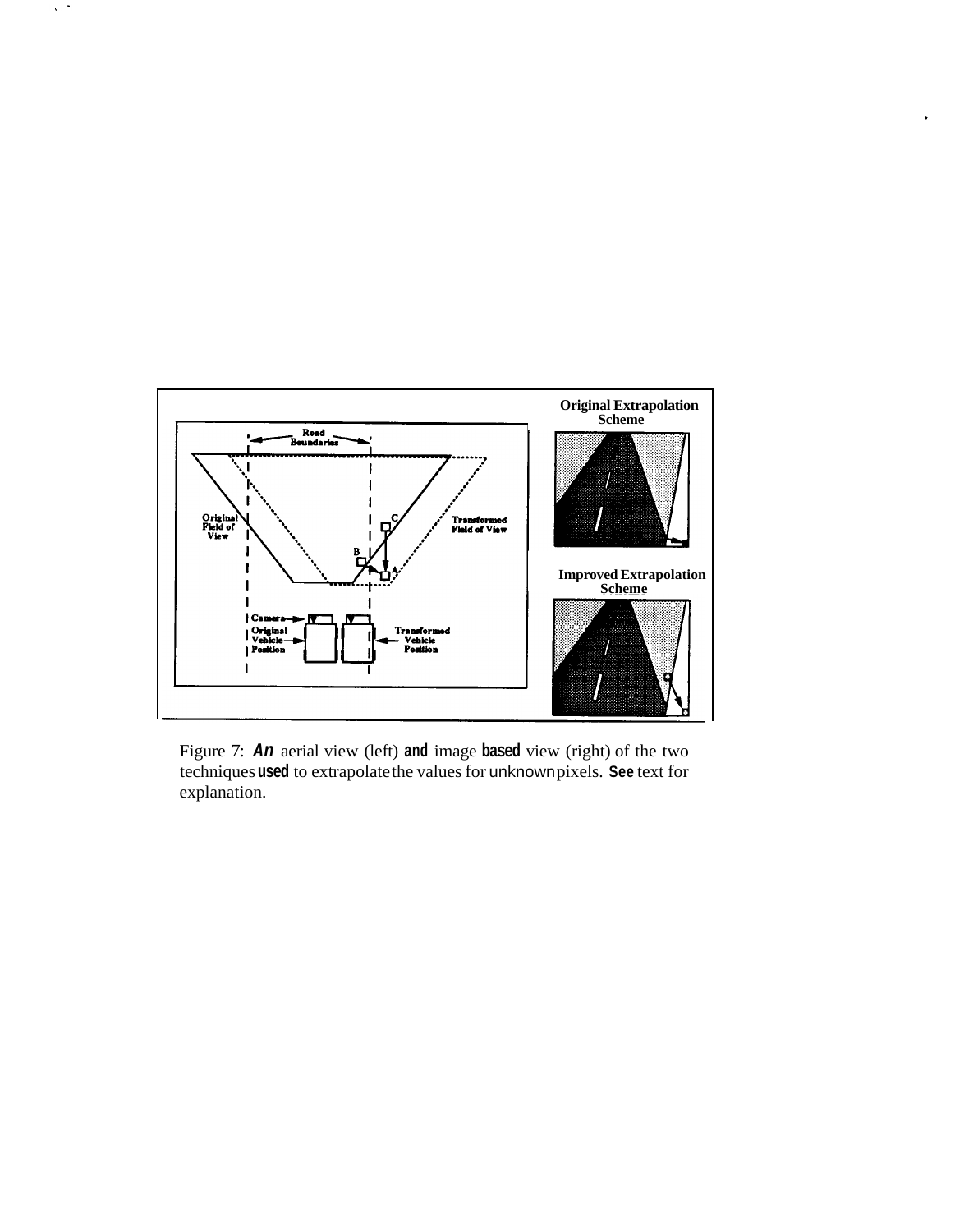

Figure 8: **Three** reduced resolution images of a two-lane mad with lines painted down the middle and right side. The left image is the original coming directly from the camera. The middle image was created by shifting the original image to make it appear the vehicle was situated one meter to the right of its original position using the first extrapolation technique described in the text. The right image shows the same shift of the original image, but using the more realistic extrapolation technique.

steering direction, the network learns to depend on the size of this smear to predict the correct steering direction. When driving **on** its own however, this lateral smearing of features is not present, so the network performs poorly.

To eliminate this artifact of the transformation process, we implemented a more realistic extrapolation technique which relies on the fact that interesting features (like road edges and painted lane markers) normally run parallel to the road, and hence parallel to the vehicle's current direction. With this assumption, to extrapolate a value for the unknown pixel **A** in Figure 7, the appropriate ground plane point to sample from the original image's viewing trapezoid is not the closest point (point **B),** but the nearest point in the original image's viewing trapezoid along the line that runs through point **A** and is parallel to the vehicle's original heading (point C).

The effect this improved extrapolation technique **has** on the transformed image can **be** seen schematically in the bottom image on the right of Figure 7. This technique results in extrapolation along the line connecting a missing pixel to the vanishing point, **as** illustrated in the lower right image. The realism advantage this extrapolation technique has over the previous scheme can be **seen** by comparing the image on the right of Figure 8 with the middle image. The line delineating the right side of the lane, which **was**  unrealistically smeared using the previous method, is smoothly extended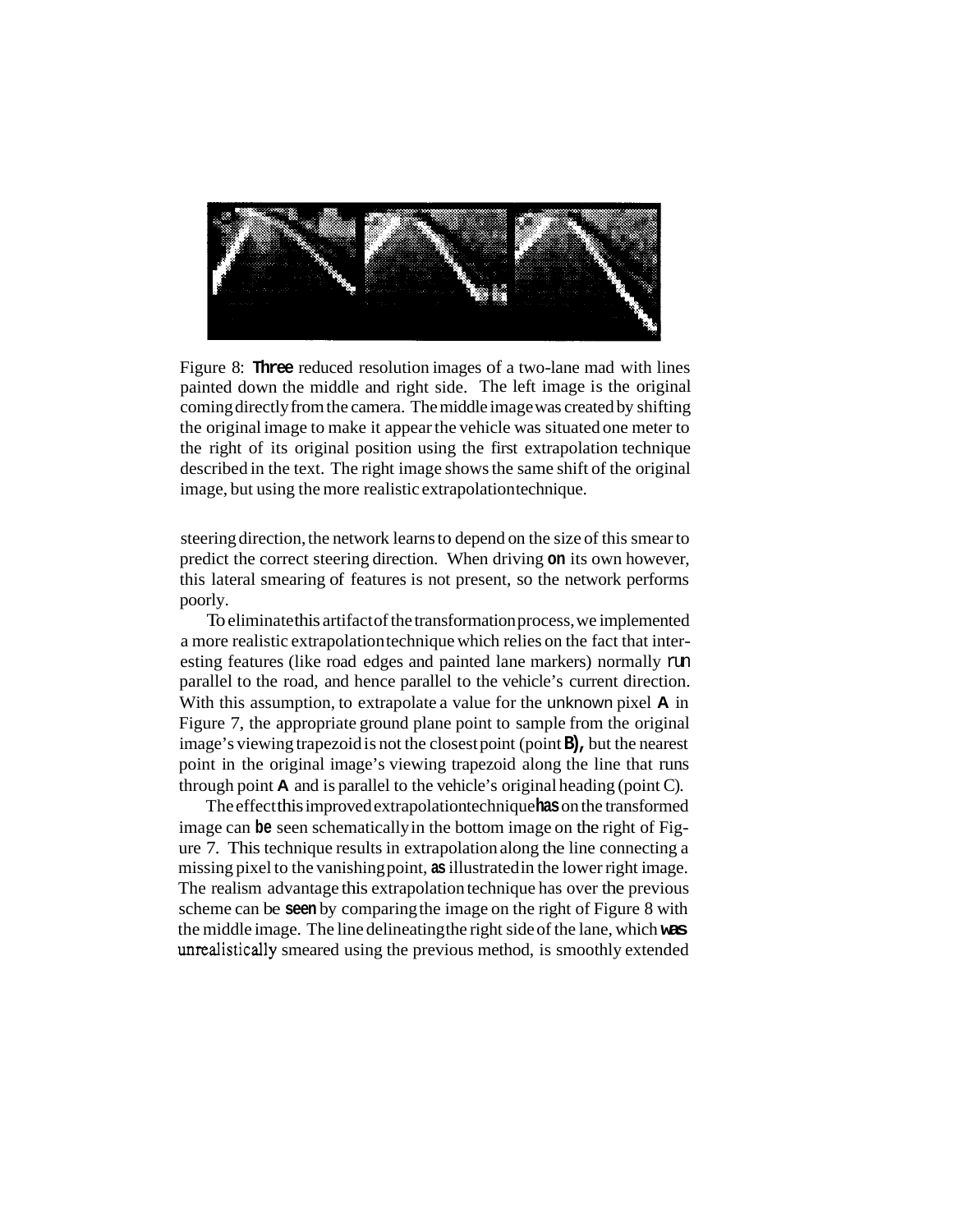in the image on the right, which was created by shifting the original image by the same amount **as** in the middle image, but using the improved extrapolation method.

 $\sim$   $\sigma$ 

The improved transformation scheme certainly makes the transformed images look more realistic, but to test whether it improves the network's driving performance, we did the following experiment. We first collected actual two-lane **road** images like the one shown on the left side of Figure **8**  along with the direction the driver was steering when the images were taken. We then trained two networks on this set of images. The first network was trained using the naive transformation scheme and the second using the improvedtransformation scheme. The magnitude of the shifts and rotations, along with the buffering scheme used in the training process **are** described in detail below. The networks were then tested on a disjoint set of real two-lane road images, and the steering direction dictated by the networks was compared with the person's steering direction on those images. The network trained using the more realistic transformation scheme exhibited 37% less steering error on the 100 test images than the network trained using the naive transformation scheme. In more detail, the amount of steering error a network produces is measured **as** the distance, in number of units (i.e. neurons), between the peak of the network's "hill" of activation in the output vector and the "correct" position, in this case the direction the person was actually steering in. This steering error measurement is illustrated in Figure 9. In this case, the network trained with the naive transformation technique had an average steering error **across** the 100 test images of **3.5**  units, while the network **trained** with the realistic transformations technique had an average steering error of **only 2.2** units.

#### **3.3 Transforming the Steering Direction**

As important **as** the technique for transforming the input images is the method used to determine the correct steering direction for each of the transformed images. The comt steering direction **as** dictated by the driver for the original image must be altered for each of the transformed images to account for the altered vehicle placement. This is done using a simple model called pure pursuit steering **[16].** In the pure pursuit model, the "correct" steering direction is the one that will bring the vehicle to a desired location (usually the center of the **road)** a **fixed** distance ahead.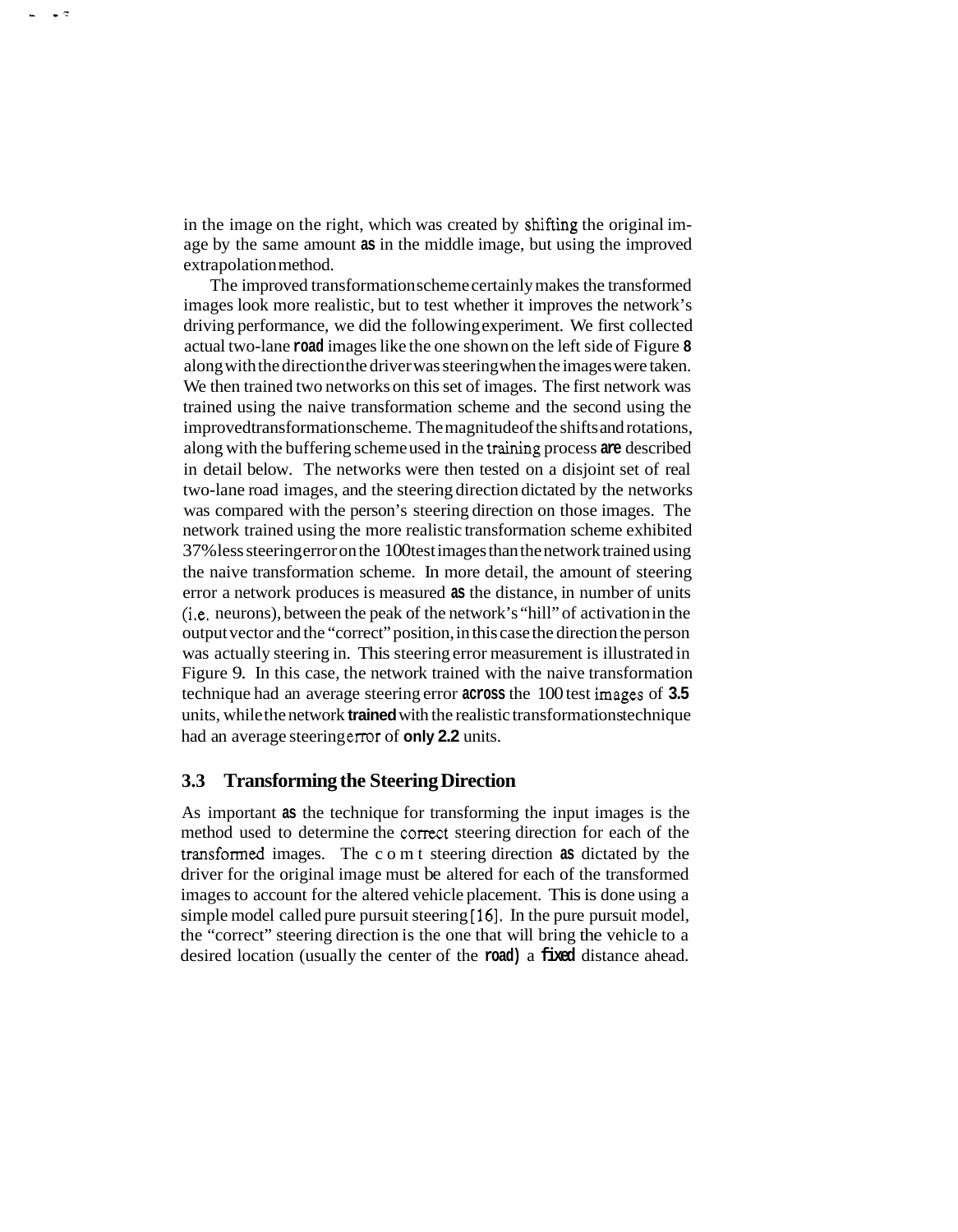

Figure 9: To calculate a network's steering error the best fit gaussian is found to the network's output activation profile. The distance between the peak of the best fit gaussian and the positionin the output vector representing the reference steering direction (in this case the person's steering direction) is calculated. This distance, measured in units or neurons between the two positions, is defined to be the network's steering error.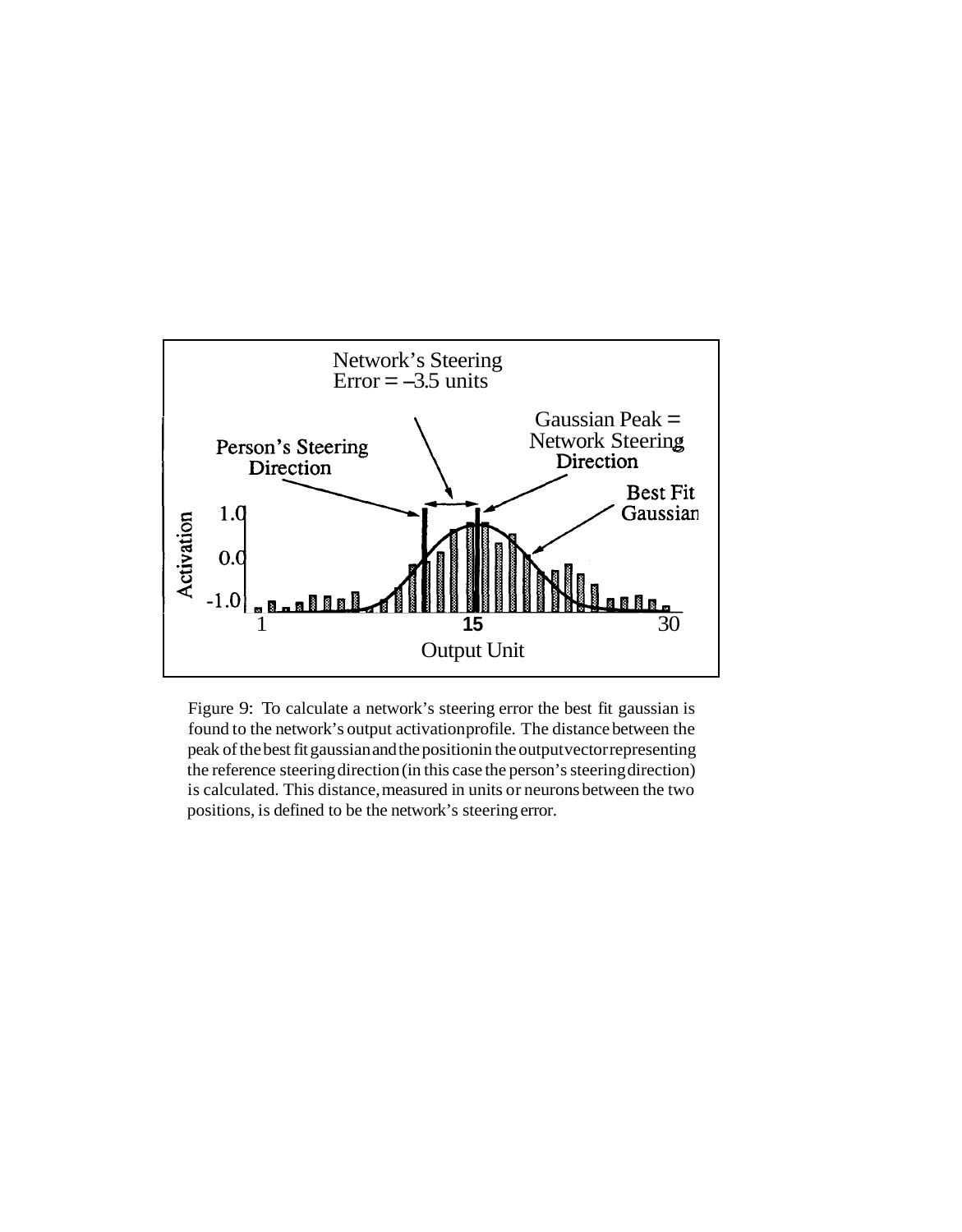The idea underlying pure pursuit steering is illustrated in Figure 10. With the vehicle at position **A,** driving for a predetermined distance along the person's current steering **arc** would bring the vehicle to a "target" point **T,**  which is assumed to be in the center of the road.

After transforming the image with a horizontal shift  $s$  and rotation  $\theta$ to make it appear that the vehicle is at point B, the appropriate steering direction according **to** the pure pursuit model would **also** bring the vehicle to the target point T. Mathematically, the formula to compute the radius of the steering **arc** that will take the vehicle from point B to point T is ge with a horizont<br>
cle is at point B, i<br>
pursuit model wou<br>
cally, the formulat<br>
e vehicle from poin<br>  $r = \frac{l^2 + d^2}{2d}$ 

$$
r=\frac{l^2+d^2}{2d}
$$

where r is the steering radius *1* is the lookahead distance and d is the distance from point T the vehicle would end up at if driven straight ahead from point B for distance I. The displacement d can be determined using the following formula:

$$
d = \cos \theta \cdot (d_p + s + l \tan 6)
$$

where  $d_p$  is the distance from point T the vehicle would end up if it drove straight ahead from point **A** for the lookahead distance I, **s** is the horizontal distance from point **A** to **B,** and 8 is the vehicle rotation from point **A** to B. The quantity  $d_p$  can be calculated using the following equation:

$$
d_p = r_p - \sqrt{r_p^2 - l^2}
$$

where  $r_p$  is the radius of the **arc** the person was steering along when the image was taken.

The only remaining unspecified parameter in the pure pursuit model is *I,* the distance ahead of the vehicle to select a point to steer towards. Empirically, I have found that over the speed range of *5* **to** *55* mph, accurate and stable vehicle control can be achieved **using** the following rule: look ahead the distance the vehicle will travel in 2-3 seconds.

Interestingly, with this empirically determined rule for choosing the lookahead distance, the pure pursuit model of steering is a fairly good approximation to how people actually steer. Reid, Solowka and Billing [12] found that at **50km/h,** human subjects responded to a lm lateral vehicle displacement with a steering radius ranging from 511m to 1194m. With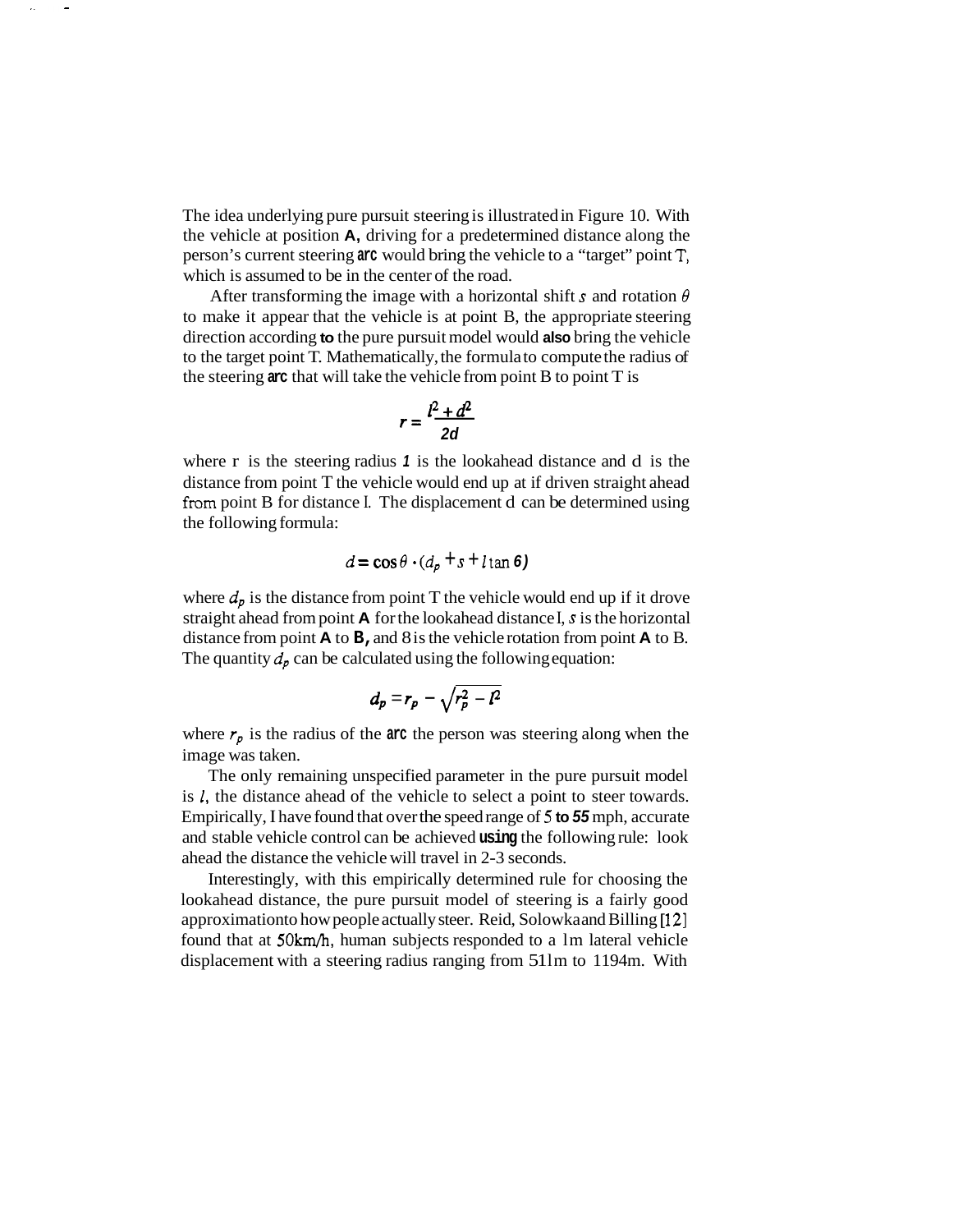

Figure 10: Illustration of the "pure pursuit" model of steering. See text for explanation.

a lookahead equal to the distance the vehicle will travel in 2.3 seconds, the pure pursuit model dictates a steering radius of 594m, within the range of human responses. Similarly, human subjects reacted to a 1 degree heading error relative to the current mad direction with a steering radius ranging from 719m to 97Om. Again using the 2.3 second travel distance for lookahead, the pure pursuit steering model's dictated radius of 945m falls within the range of human responses.

Like the image transformation scheme, the steering direction transformation technique uses a simple model to determine how a change in the vehicle's position and/or orientation would affect the situation. In the image transformation scheme, a planar world hypothesis and rules of perspective projection **are** used to determine how changing the vehicle's position and/or orientation would affect the sensor image of the scene ahead of the vehicle. In the steering direction transformation technique, a model of how people drive is used to determine how a particular vehicle transformation should alter the correct steering direction. In both cases, the transformation techniques **are** independent of the driving situation. The person could be driving on a single lane **dirt** mad or a multi lane highway: the transformation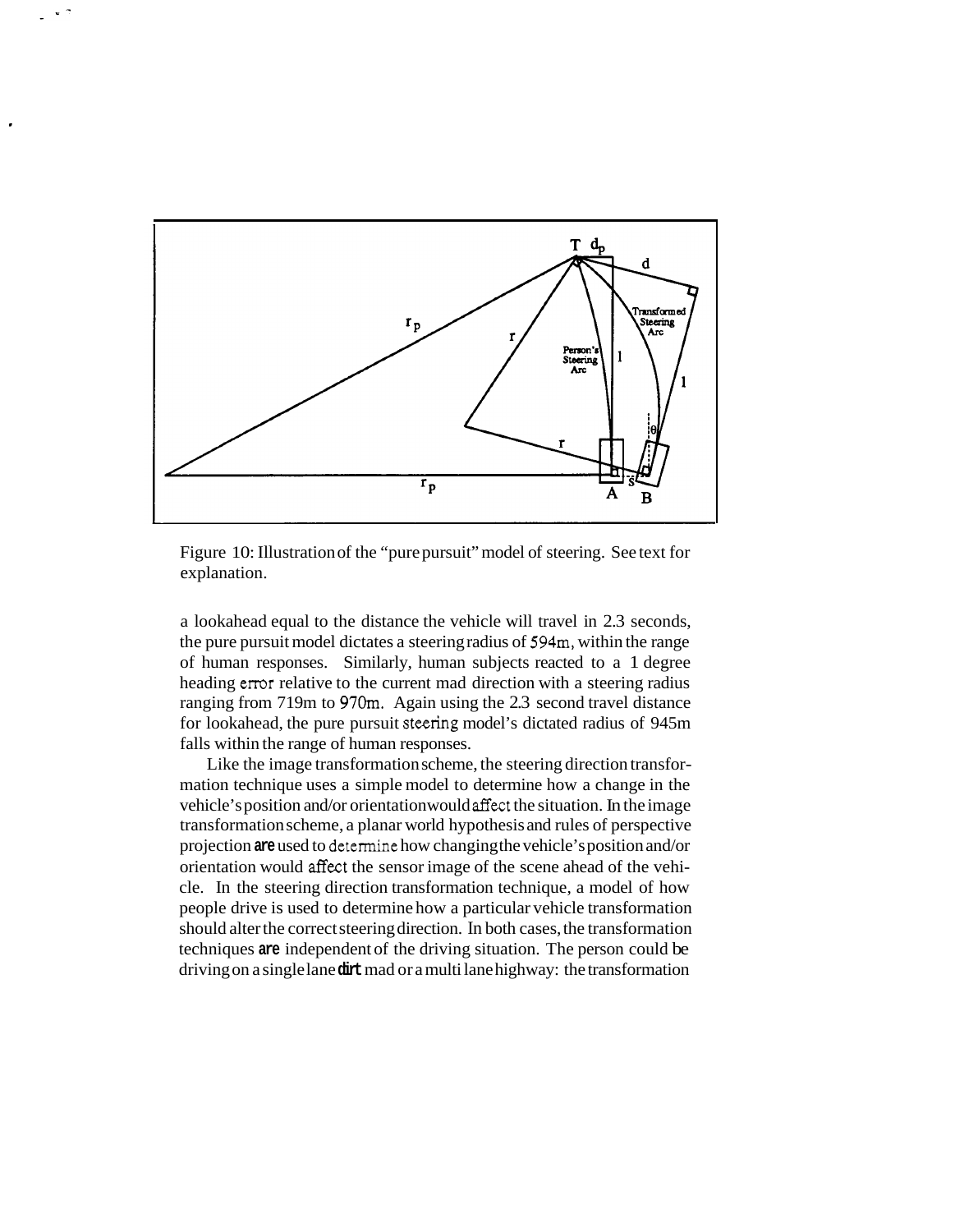techniques would be the same.

Anthropomorphically speaking, transforming the sensor image to create more training images is equivalent to tellingthe network **"I** don't know what features in the image are important for determining the correct direction to steer, but whatever they **are,** here **are** some other positions and orientations you may see them in". Similarly, the technique for transforming the steering direction for each of these new training images is equivalent to telling the network "whatever the important features **are,** if you **see** them in this new position and orientation, here is how your response should change". Because it does not rely on a strong model of what important image features look like, but instead acquires this knowledge through training, the system is able to drive in a wide variety of circumstances, **as** will be seen later in the chapter.

These weak models **are** enough to solve the two problems associated with training in real time on sensor data. Specifically, using transformed training patterns allows the network to learn how to recover from driving mistakes that it would not otherwise encounter **as** the person drives. Also, overtraining on repetitive images is less of a problem, since the transformed training exemplars maintain variety in the **training** set.

#### **3.4 Adding Diversity Through Buffering**

As additional insurance against the effects of repetitive exemplars, the training set diversity is further increased by maintaining a buffer of previously encountered training patterns. When new training patterns **are** acquired through digitizing and transforming the current sensor image, they **are**  added to the buffer, while older patterns **are** removed. We have experimented with four techniques for determining which patterns to replace. The first is to replace oldest patterns first. Using this scheme, the training pattern buffer represents a history of the driving situations encountered recently. But if the driving situation remains unchanged for a period of time, such **as** during an extended right **turn,** the buffer will loose its diversity and become filled with right turn patterns. The second technique is to randomly choose old patterns to be replaced by new ones. Using this technique, the laws of probability help ensure somewhat more diversity than the oldest pattern replacement scheme, but the buffer will still become biased during monotonous stretches.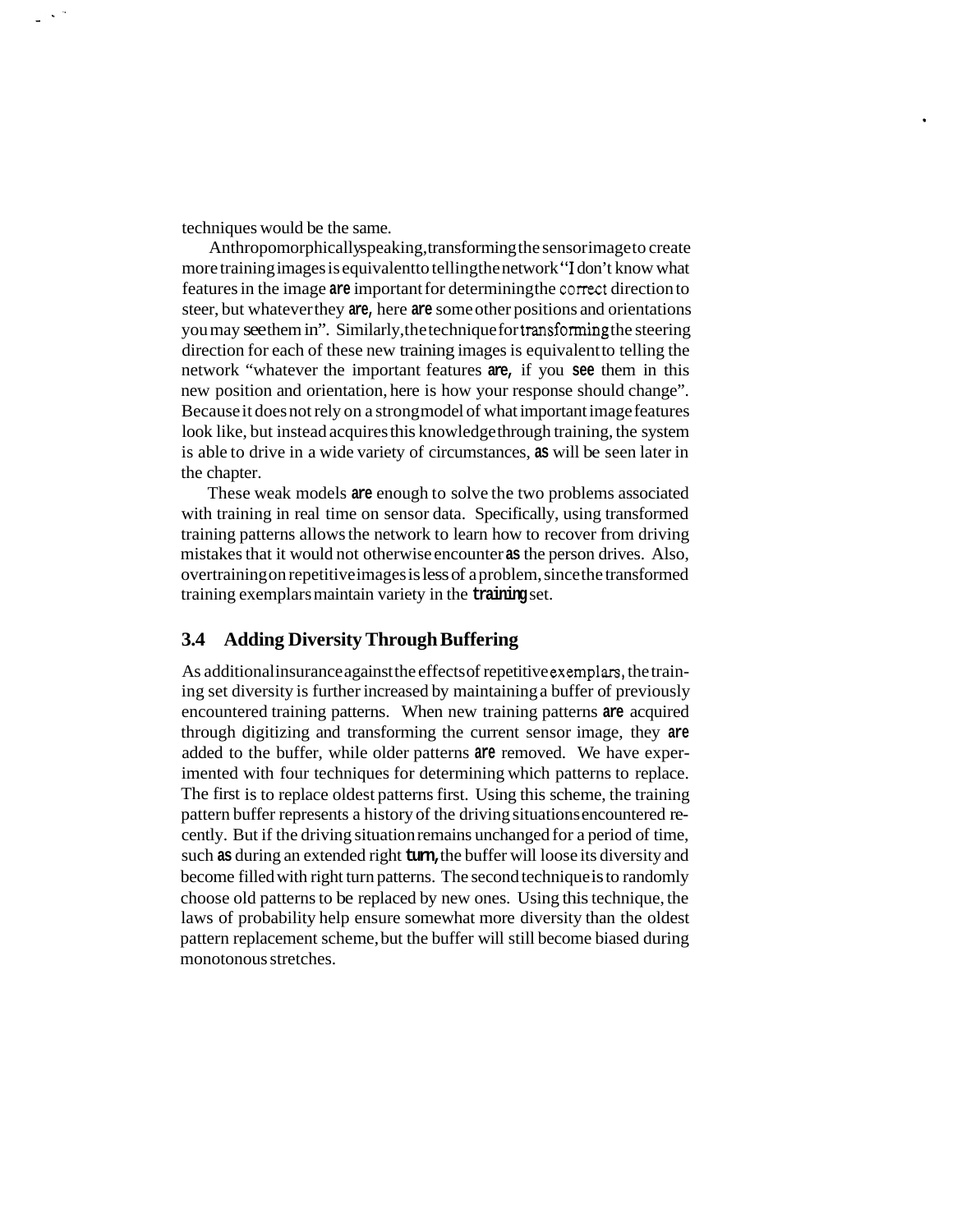The next solution we developed to encourage diversity in the training was to replace those patterns on which the network was making the lowest error, **as** measured by the sum squared difference between the network's output and the desired output. The idea was to eliminate the patterns the network was performing best on, and leave in the training set those images the network was still having trouble with. The problem with this technique results from the fact that the human driver doesn't always steer in the correct direction. Occasionally he may have a lapse of attention for a moment and steer in an incorrect direction for the current situation. If a training exemplar was collected during this momentary lapse, under this replacement scheme it will remain there in the training buffer for a long time, since the network will have trouble outputting a steering response to match the person's incorrect steering command. In fact, using this replacement technique, the only way the pattern would be removed from the training set would be if the network leamed to duplicate the incorrect steering response, obviously not a desired outcome. I considered replacing both the patterns with the lowest error **and** the patterns with the highest error, but decided against it since high network error on a pattern might also result on novel input image with a correct response associated with it. **A** better method to eliminate this problem is to add **a** random replacement probability to all patterns in the training buffer. This ensured that even if the network never leams to produce the same steering response **as** the person on an image, that image will eventually be eliminated from the training set.

While this augmented lowest-error-replacement technique did a reasonable job of maintaining diversity in the training set, we found a **more**  straightforward way of accomplishing the same result. To make sure the buffer of training patterns does not become biased towards one steering direction, we add a constraint to ensure that the mean steering direction of all the patterns in the buffer is **as** close to straight ahead **as** possible. When choosing the pattern to replace, I select the pattern whose replacement will bring the average steering direction closest to straight. For instance, if the training pattern buffer had more right **turns** than left, and a left turn image was just collected, one of the right turn images in the buffer would be chosen for replacement to move the average steering direction towards straight ahead. If the buffer already had a straight ahead average steering direction, then an old pattern requiring **a** similar steering direction the new one would be replaced in order to maintain the buffer's unbiased nature.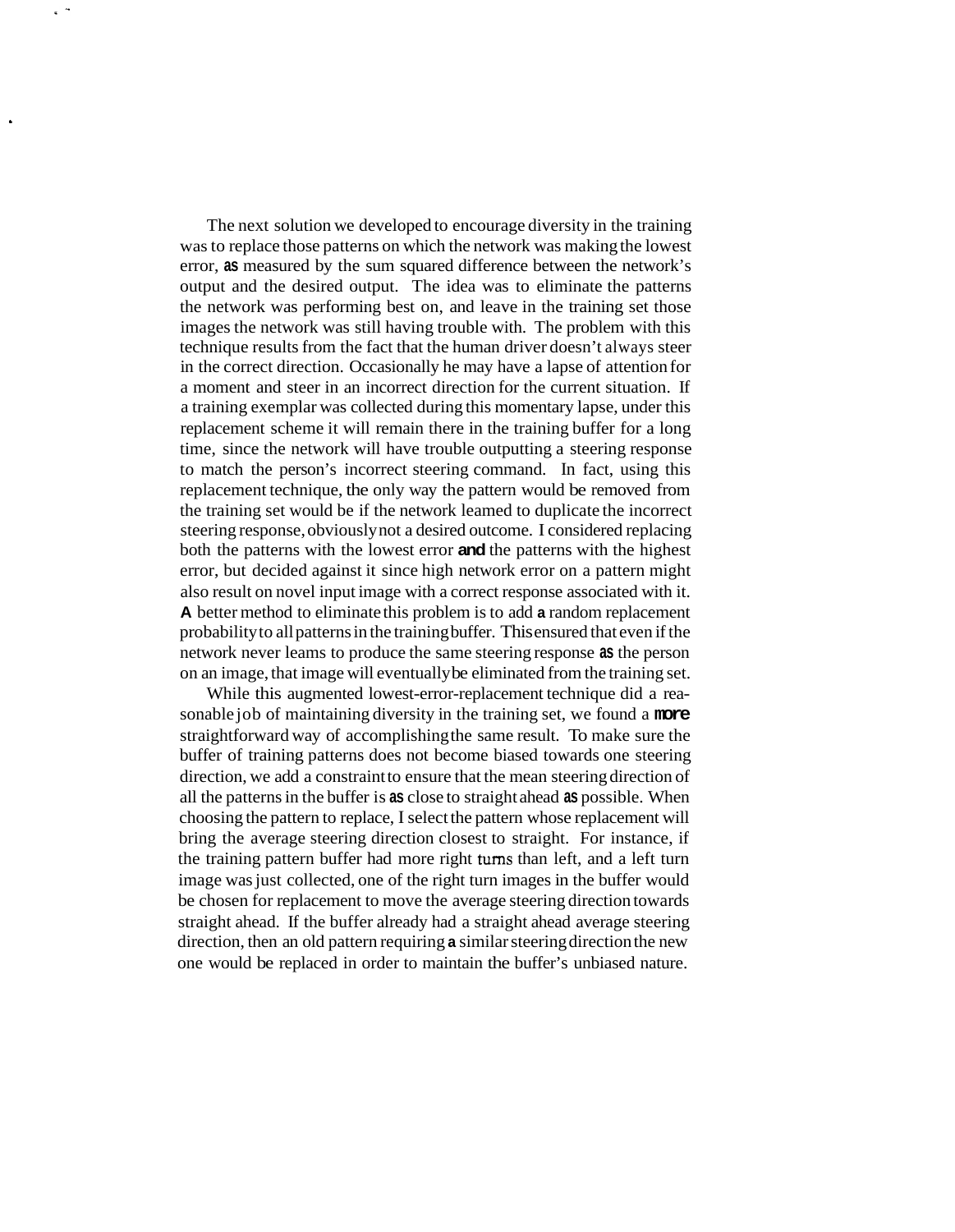By actively compensating for steering bias in the training buffer, the network never learns to consistently favor one steering direction over another. This active bias compensation is a way to build into the network a known constraint about steering: in the long run right and left turns occur with equal frequency,

#### **3.5 Training Details**

The final details required to specify the trainiig on-the-fly process **are** the number and magnitude of transformations to use for training the network. The following quantities have **been** determined empirically to provide sufficient diversity to allow networks to learn to drive in a wide variety of situations. The original sensor image is shifted and rotated 14 times using the technique describe above to create **14** training exemplars. The size of the shift for each of the transformed exemplars is chosen randomly from the range  $-0.6$  to  $+0.6$  meters. and the amount of rotation is chosen from the range -6.0 **to** +6.0 degrees. In the image formed by the camera on the Navlab, which has a 42 degree horizontal field of view, an image with a maximum shift of 0.6m results in the road shifting approximately 1/3 of the way across the input image at the bottom.

Before the randomly selected shift and rotation is performed on the original image, the steering direction that would be appropriate for the resulting transformed image is computed using the formulas given above. If the resulting steering direction is sharper than the sharpest turn representable by the network's output (usually a turn with a 20m radius), then the transformation is disallowed and a new shift distance and rotation magnitude **are** randomly chosen. **By** eliminatingextreme and unlikely conditions from the training set, such as when the road is shifted far to the right and vehicle is heading sharply to the left, the network is able to devote more of its representation capability to handling plausible scenarios.

The **14** transformed trainingpattems, along with the single pattern created by pairing the current sensor image with the current steering direction, **are** inserted into the buffer of 200 patterns using the replacement strategy described above. After this replacement process, one forward and one backward pass of the back-propagation algorithm is performed on the 200 exemplars to update the network's weights, using a leaming rate of 0.01 and a momentum of 0.8. The entire process is then repeated. Each cycle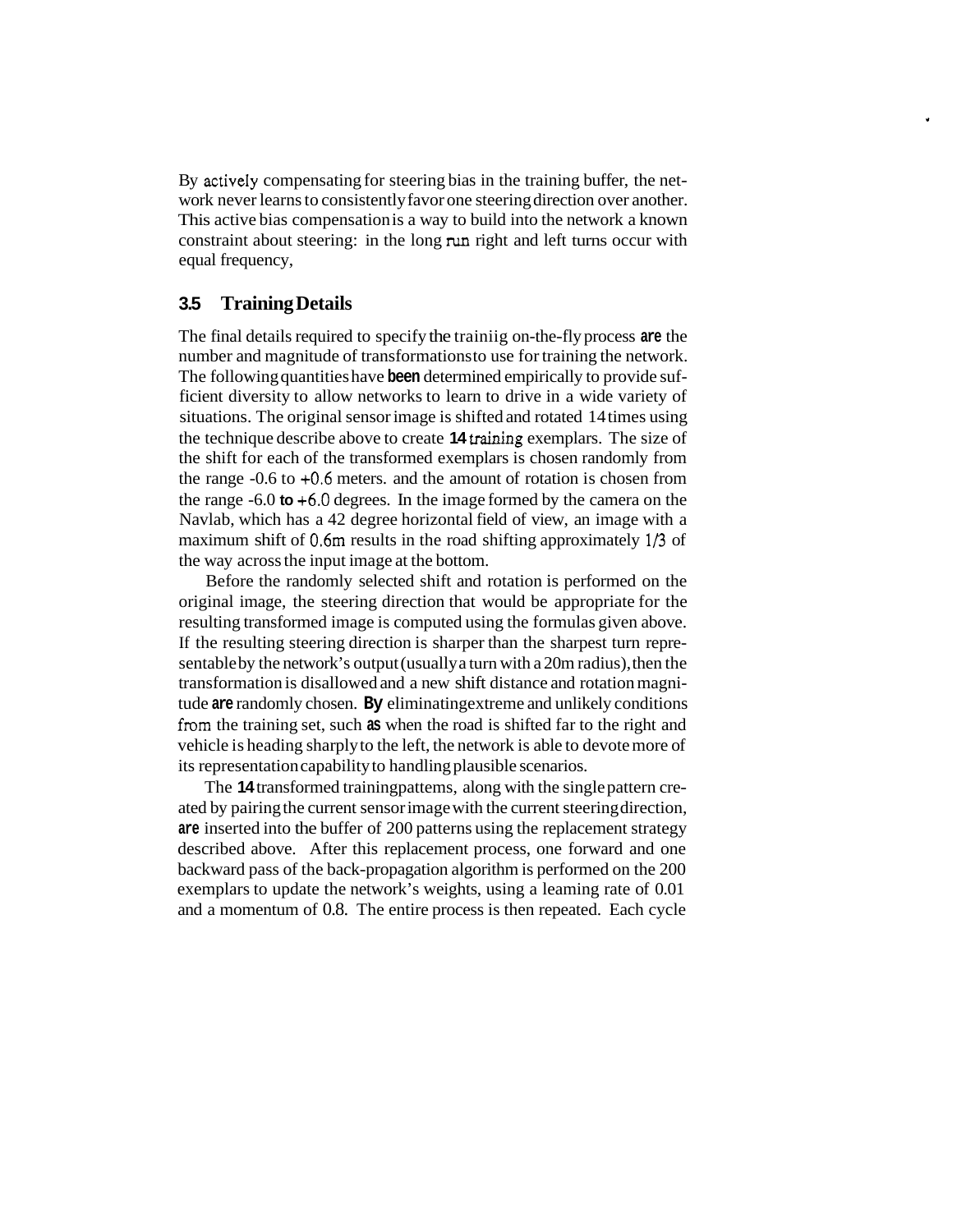$\sigma_{\rm c} = 1/8$ 

 $\mathbf{z} = \mathbf{z}$  ,  $\mathbf{z}$ 

 $\label{eq:2.1} \frac{1}{\sqrt{2}}\left(\frac{1}{\sqrt{2}}\right)^{2} \left(\frac{1}{\sqrt{2}}\right)^{2} \left(\frac{1}{\sqrt{2}}\right)^{2} \left(\frac{1}{\sqrt{2}}\right)^{2} \left(\frac{1}{\sqrt{2}}\right)^{2} \left(\frac{1}{\sqrt{2}}\right)^{2} \left(\frac{1}{\sqrt{2}}\right)^{2} \left(\frac{1}{\sqrt{2}}\right)^{2} \left(\frac{1}{\sqrt{2}}\right)^{2} \left(\frac{1}{\sqrt{2}}\right)^{2} \left(\frac{1}{\sqrt{2}}\right)^{2} \left(\$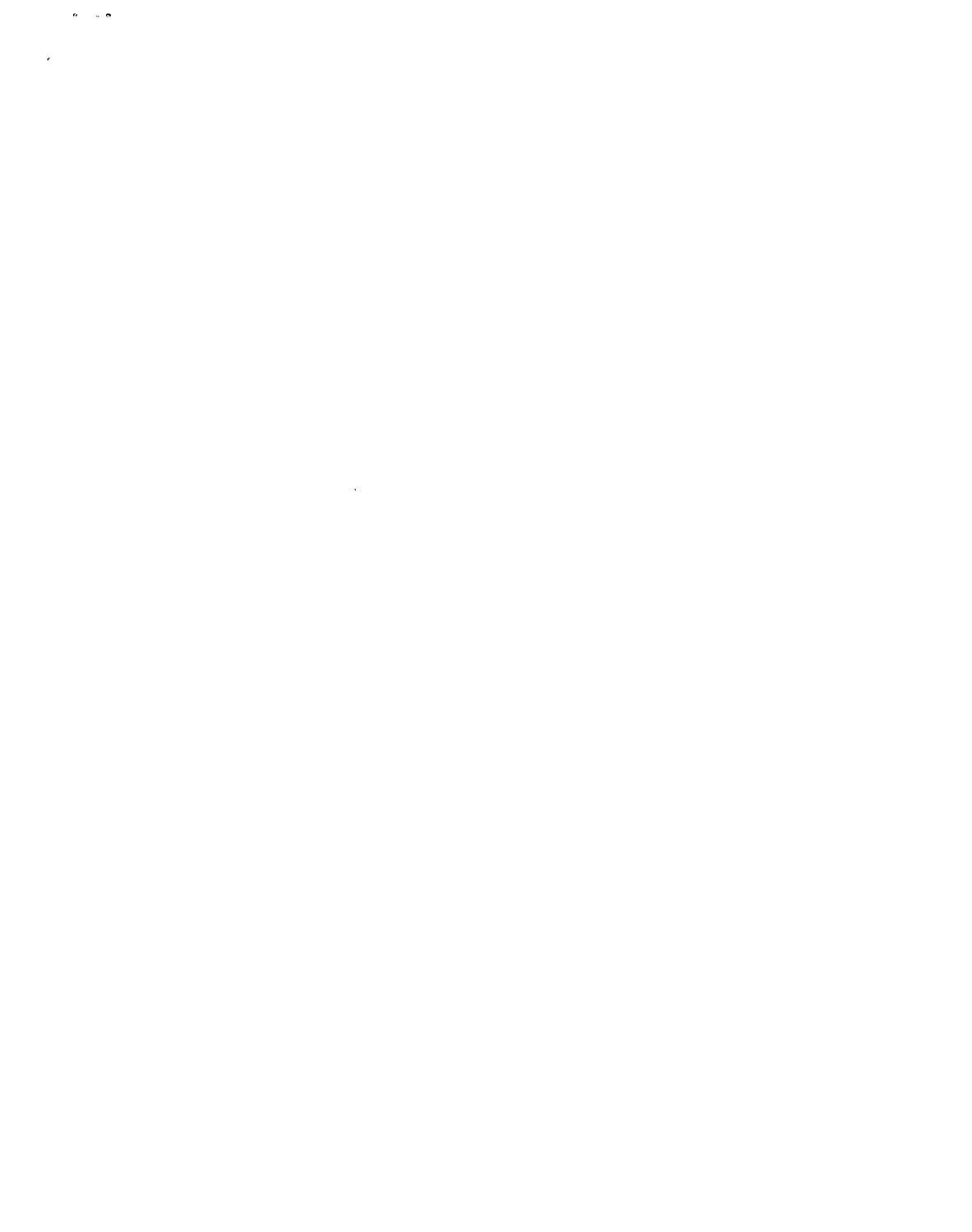requires approximately **2.5** seconds on the three **Sun** Sparcstations onboard the vehicle. One of the Sparcstation performs the sensor image acquisition and preprocessing, the second implements the neural network simulation, and the **third** takes care of communicating with the vehicle controller and displaying system parameters for the human observer. The network requires approximately **100** iterations through this digitize-replace-traincycle to learn to drive in the domains that have been tested. At **2.5** seconds per cycle, training takes approximately four minutes of human driving over a sample stretch of road. During the training phase, the person drives at approximately the speed at which the network will be tested, which ranges from *5* to *55* miles per hour.

# **4 Performance Improvement Using Transformations**

The performance advantage **this** technique of transforming and buffering training patterns offers over the more naive methods of training on real sensor data is illustrated in Figure **11.** This graph shows the vehicle's displacement from the road center measured **as** three different networks drove at **4** mph over a **100** meter section of a single lane paved bike path which included a straight stretch and turns to the left and right. The three networks were trained over a 150 meter stretch of the path which was disjoint from the test section and which ended in an extended right turn.

The first network, labeled **"-trans** -buff', was trained using just the images coming from the video camera. That is, during the training phase, an image was digitized from the camera and fed into the network. One forward and backward pass of back-propagation was performed on that training exemplar, and then the process was repeated. The second network, labeled "+trans -buff ', was trained usingthe following technique. *An* image was digitized from the camera and then transformed **14** times to create **15**  new training patterns **as** described above. A forward and backwards pass of back-propagation was then performed on each of these **15** training patterns and then the process was repeated. The **third** network, labeled **"+trans**  +buff' was trained using the same transformation scheme **as** the second network, but with the addition of the image buffering technique described above to prevent overtraining on recent images.

Note that all three networks were presented with the same number of images. The transformation and buffering schemes did not influence the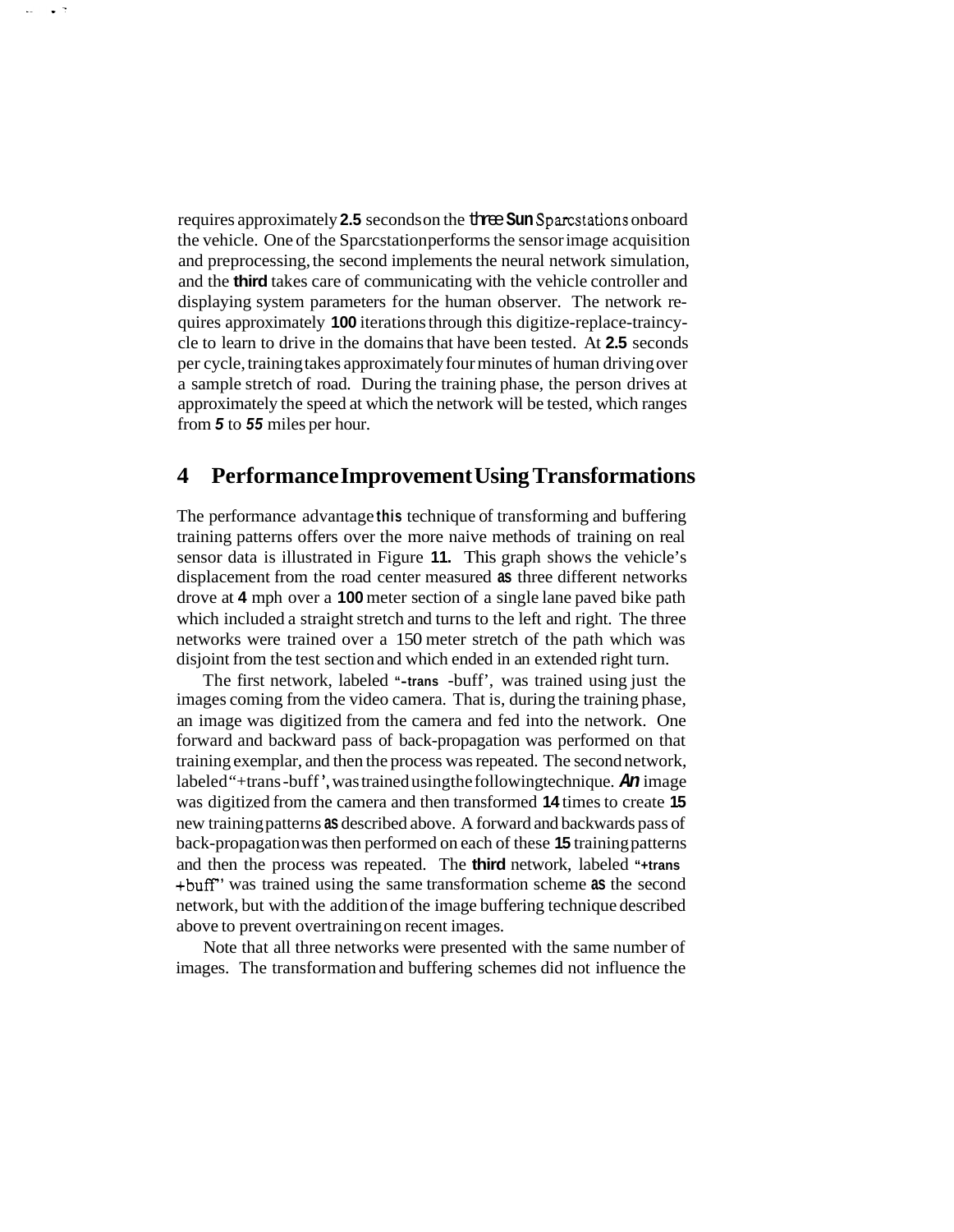

Figure 11: Vehicle displacement from the road center **as** the Navlab was driven by networks trained using three different techniques.

quantity of data the networks were trained on, only its distribution. The "-trans -buff' network was trained on closely spaced actual video images. The **"+trans** -buff" network was presented with **15** times fewer actual images, but its training set also contained **14** transformed images for every "real" one. The "+trans +buff" network collected even fewer live images, since it performed a forward and backward pass through its buffer of 200 patterns before digitizing a new one.

The accuracy of each of the three networks was determined by manually measuring the vehicle's lateral displacement relative to the road center **as**  each network drove. The network trained on only the current video image quickly drove off the right side of the **road, as** indicated by its rapidly increasing displacement from the road center. The problem was that the network overlearned the right turn at the end of training and **became** biased towards **turning** right. Because of the increased diversity provided by the image transformation scheme, the second network performed much better than the first. It was able to follow the entire test stretch of mad. However it still had a tendency to steer too much to the right, **as** illustrated in the graph by the vehicle's positive displacement over most of the test run. In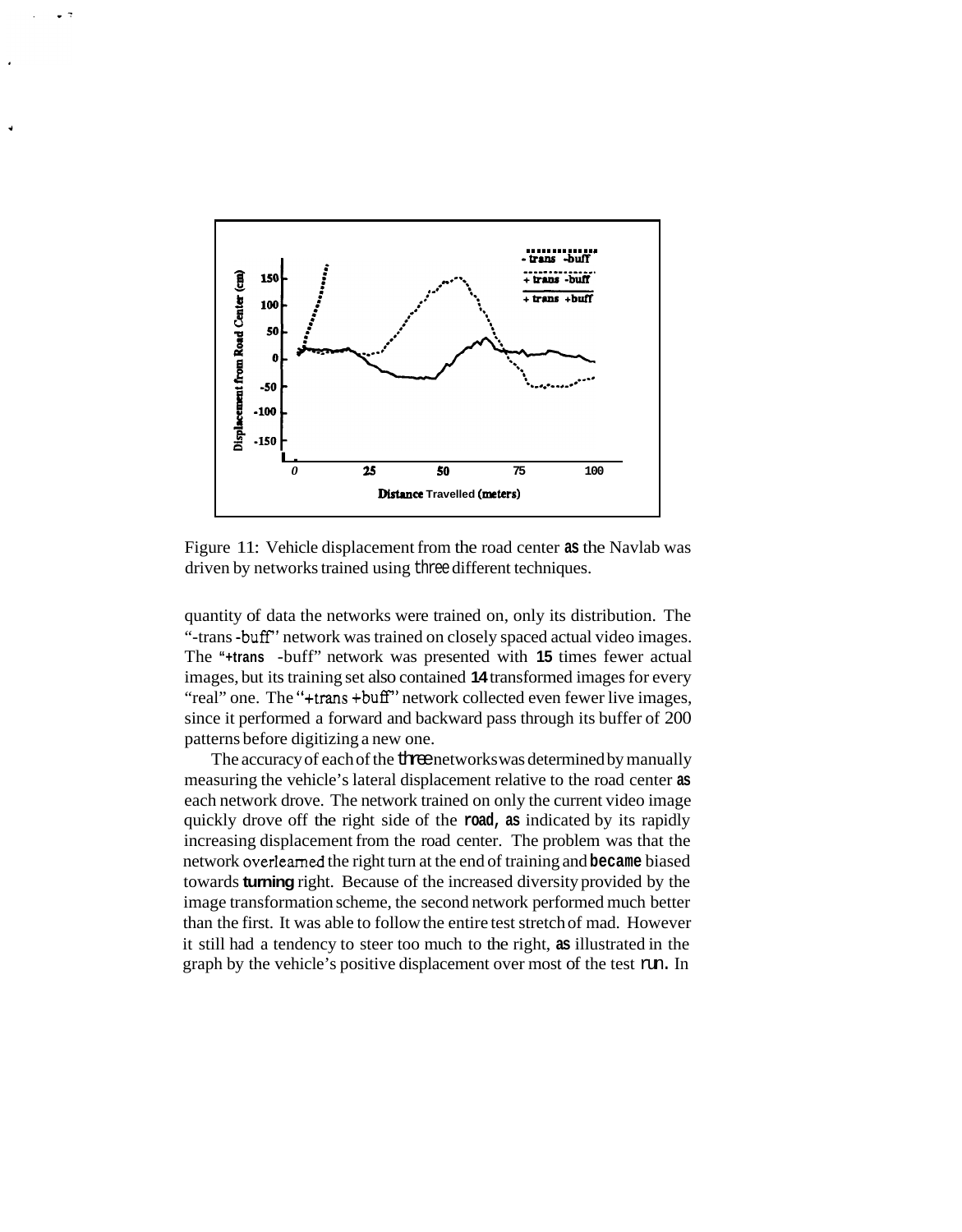fact, the mean position of the vehicle was 28.9cm right of the road center during the test. The variability of the errors made by this network was also quite large, **as** illustrated by the wide range of vehicle displacement in the **"+trans** -buff' graph. Quantitatively, the standard deviation of this network's displacement was 62.7cm.

The addition of buffering previously encountered training patterns eliminated the right bias in the **third** network, and also greatly reduced the magnitude of the vehicle's displacement from the road center, **as** evidenced by the "+trans +buff" graph. While the **third** network drove, the average position of the vehicle was 2.7cm right of center, with a standard deviation of only 14.8cm. This represents a 423% improvement in driving accuracy.

**A** separate test was performed to compare the steering accuracy of the network trained using both transformations and buffering with the steering accuracy of a human driver. This test was performed over the same stretch of road **as** the previous one, however the road was less obscured by fallen leaves in this test, resulting in better network performance. Over three **runs**, with the network driving at 5 miles per hour along the 100 meter test section of road, the average position of the vehicle was 1.6cm right of center, with a standard deviation of 7.2cm. Under human control, the average position of the vehicle was 4.0cm right of center, with a standard deviation of 5.47cm. The average distance the vehicle was from the road center while the person drove was 5.70cm. It appears that the human driver, while more consistent than the network, had an inaccurate estimate of the vehicle's centerline, and therefore drove slightly right of the road center. Studies of human driving performance have found similar steady state emrs and variances in vehicle lateral position. Blaauw [Blaauw, 19821 found consistent displacements of up to 7cm were not uncommon when people drove on highways. Also for highway driving, Blaauw reports standard deviations in lateral error up to 16.6cm.

# **5 Results and Comparison**

.. . .

The competence of the ALVINN system is also demonstrate by the range of situations in which it has successfully driven.

The training on-the-fly scheme gives ALVI" a flexibility which is novel among autonomous navigation systems. It has allowed me to successfully train individual networks **to** drive in a variety of situations, **in-**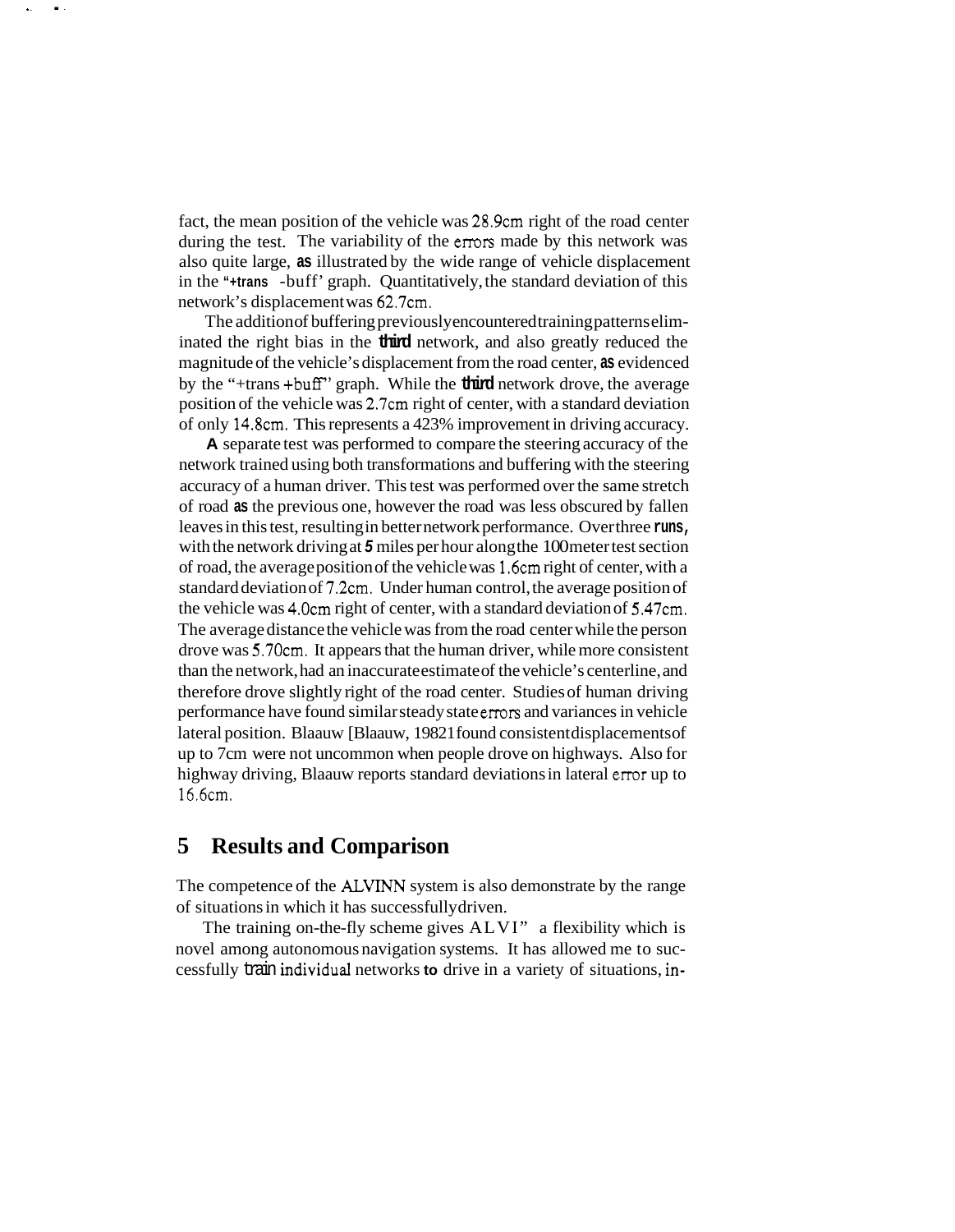

.

Figure 12: Video images taken on three of the road types **ALWNN** modules have been trained to handle. They **are,** from left to right, a single-lane dirt access road, a single-lane paved bicycle path, and a lined two-lane highway.

cluding a single-lane dirt access **road,** a single-lane paved bicycle path, a two-lane suburban neighborhood street, and a lined two-lane highway *(See*  Figure 12). Using other sensor modalities **as** input, including laser range images and laser reflectance images, individual *ALVI"* networks have been trained to follow roads in total darkness, to avoid collisions in obstacle rich environments, and to follow alongside railroad **tracks.** *ALVI"*  networks have driven without intervention for distances of up to 22 miles. In addition, since determining the steering direction from the input image merely involves **a** forward sweep through the network, the system is able to process **15** images per second, allowing it to drive at up to *55* miles per hour. This is over four times fasterthan any other sensor-based autonomous system using the same processing hardware, has driven the Navlab [3] [8].

The level of flexibility across driving situations exhibited by *ALVI"*  would be difficult to achieve without learning. It would require the programmer to **1)** determine what features **are** important for the particular driving domain, 2) program detectors (using statistical or symbolic techniques) for finding these important features and 3) develop an algorithm for determining which direction to steer from the location of the detected features. As **a** result, while hand programmed systems have been developed to drive in some of the individual domains  $ALVI$ <sup>"</sup> can handle [3] [8] [14] [4], none have duplicated **ALVINN**'s flexibility.

ALW" is able to learn for each new domain what image features **are**  important, how *to* detect them and how to **use** their position to steer the vehicle. Analysis of the hidden unit representations developed in different driving situations shows that the network forms detectors for the image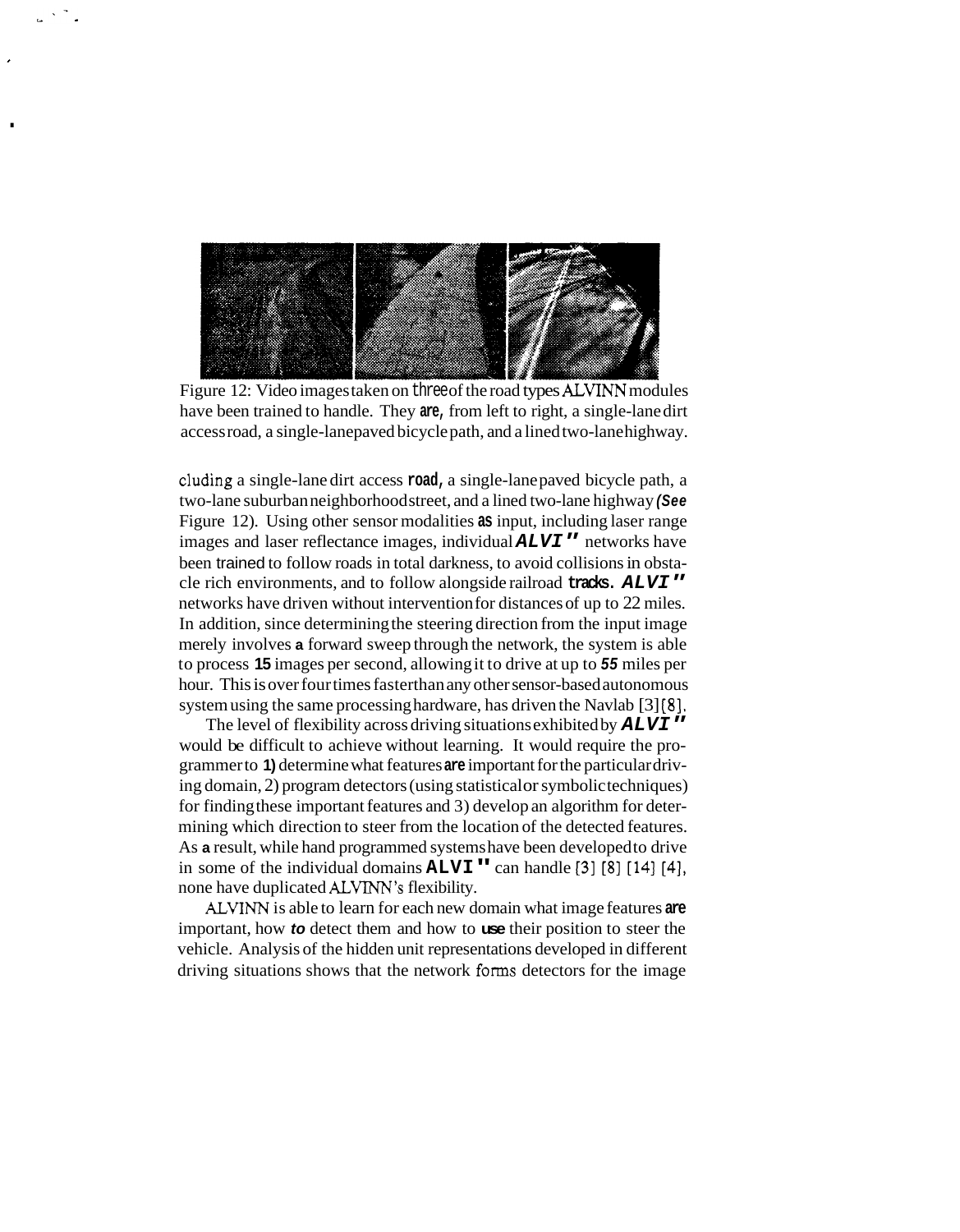features which correlate with the correct steering direction. When trained on multi-lane roads, the network develops hidden unit feature detectors for the lines painted on the road, while in single-lane driving situations, the detectors developed **are** sensitive to road edges and road-shaped regions of similar intensity in the image. For a more detailed analysis of ALVINN's internal representations **see** [9] [10].

This ability to utilize arbitrary image features can **be** problematic. This was the case when ALVINN was trained to drive on a poorly defined dirt road with a distinct ditch on its right side. The network had no problem learning and then driving autonomously in one direction, but when driving the other way, the network was erratic, swerving from one side of the road to the other. After analyzing the network's hidden representation, the reason for its difficulty became clear. Because of the poor distinction between the road and the non-road, the network had developed only weak detectors for the **road** itself and instead relied heavily on the position of the ditch to determine the direction to steer. When tested in the opposite direction, the network was able to keep the vehicle **on** the road using its weak road detectors but was unstable because the ditch it had learned to look for on the right side was now on the left. Individual **ALVINN** networks have a tendency to rely on *any* image feature consistently correlated with the correct steering direction. Therefore, it is important to expose them to a wide enough variety of situations during training so **as** to minimize the effects of transient image features.

On the other hand, experience has shown that it is more efficient to train several domain specific networks for circumstances like one-lane vs. two-lane driving, instead training a singlenetwork for all situations. To prevent this network specificity from reducing **ALVIN"s** generality, we **are**  currently implementing connectionist and non-connectionist techniques for combining networks trained for different driving situations. Using a simple rule-based priority system similar to the subsumption architecture [ **13,**  we have combined a road following network and an obstacle avoidance network. The road following network uses video camera input to follow a single-lane road. The obstacle avoidance network uses laser rangefinder images **as** input. It is trained to swewe appropriately to prevent a collision when confronted with obstacles and to drive straight when the terrain ahead is free of obstructions. The arbitration rule gives priority to the road following network when determining the steering direction, except when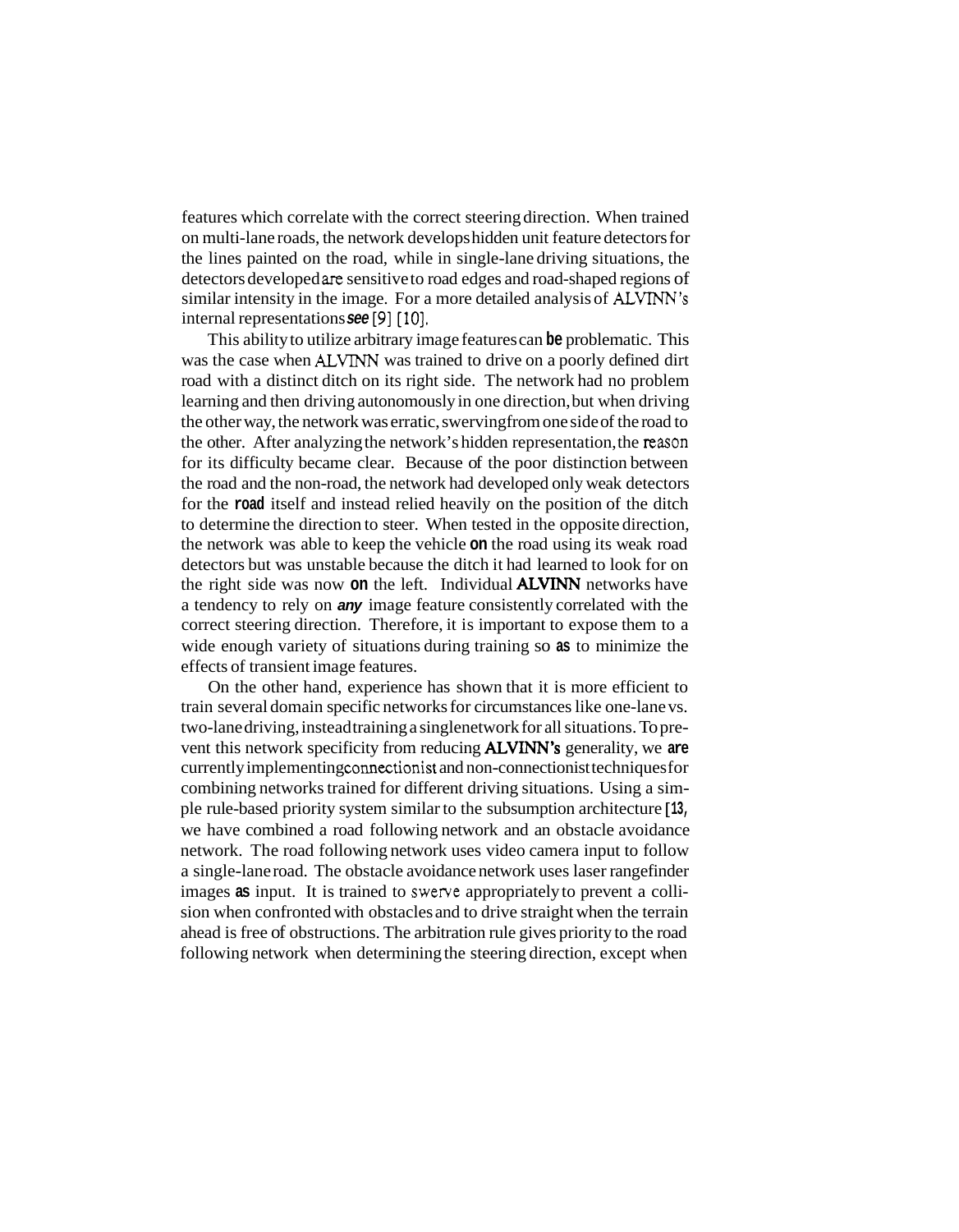the obstacle avoidance network outputs a sharp steering command. In this case, the urgency of avoiding an imminent collision takes precedence over road following and the steering direction is determined by the obstacle avoidance network. Together, the two networks and the arbitration rule comprise a system capable of staying on the road and swerving to prevent collisions.

To facilitate other rule-based arbitration techniques, we have adding to **ALVI<sup>"</sup>** a non-connectionist module which maintains the vehicle's POsition on a map [11]. Knowing its map position allows **ALVINN** to use arbitration rules such **as** "when on a stretch of two lane highway, rely primarily on the two lane highway network". This symbolic mapping module also allows ALVI" to make high level, goal-oriented decisions such **as**  which way to turn at intersections and when to stop at a predetermined destination.

Finally, we **are** experimenting with connectionist techniques, such **as**  the task decomposition architecture [7] and the meta-pi architecture *[5],*  for combining networks more seamlessly than is possible with symbolic rules. These connectionist arbitration techniques will enable *ALVI"*  to combine outputs from networks trained to perform the same task using different sensor modalities and to decide when a new expert must be trained to handle the current situation.

# *6* **Discussion**

,

**A** truly autonomous mobile vehicle must cope with a wide variety of driving situations and environmental conditions. **As** a result, it is crucial that an autonomous navigation system possess the ability to adapt to novel domains. Supervised training of a connectionist network is one means of achieving this adaptability. But teaching an artificial neural network to drive based on a person's driving behavior presents a number of challenges. Prominent among these is the **need** to maintain sufficient variety in the training set to ensure that the network develops a sufficiently general representation of the task. Two characteristics of real sensor data collected **as** a person drives which make training set variety difficult to maintain **are** temporal correlations and the limited range of situations encountered. Extended intervals of nearly identical sensor input can bias **a** network's internal representation and reduce later driving accuracy. The human trainer's high degree of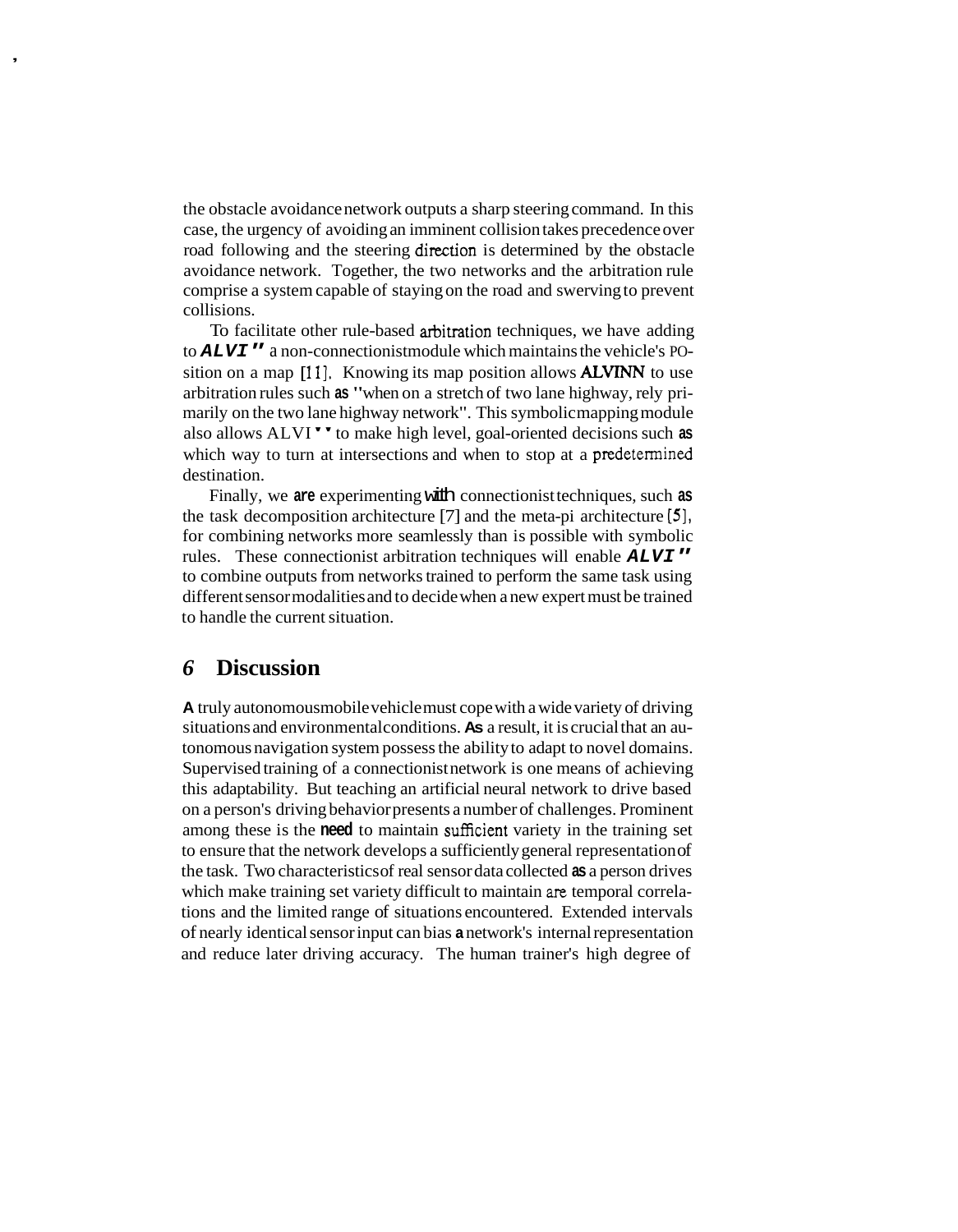driving accuracy severely restricts the variety of situations covered by the raw sensor data.

The techniques for training "on-the-fly" described in *this* chapter solve these difficulties. The key idea underlying training on-the-fly is that a model of the process generating the live training data can be used to augment the training set with additional realistic patterns. By modeling both the imaging process and the steering behavior of the human driver, training on-the-fly generates patterns with sufficient variety to allow artificial neural networks to learn a robust representation  $\sigma$  individual driving domains. The resulting networks **are** capable of driving accurately in a wide range of situations.

#### **Acknowledgements**

The principle support for the Navlab **has** come from DARPA, under contracts DACA76-85-C-0019, DACA76-85-C-0003 and DACA76-85-C-0002. This research was also funded in part by a grant from Fujitsu Corporation.

### **References**

- [Blaauw, 19821 Blaauw, G.J. (1982) Driving experience and task demands in simulator and instrumented car: A validation study, *Human Factors, Vol. 24,* pp. 473-486.
- [l] Brooks, R.A. (1986) A robust layered control system for a mobile robot. IEEE *Journal of Robotics and Automation,* vol. RA-2, no. 1, pp. 14-23, April 1986.
- [2] Cottrell, G.W. (1990) Extracting features from faces using compression networks: Face, identity, emotion and gender recognition using holons. In Connectionist Models: Proc. of the 1990 Summer School, David Touretzky (Ed.), Morgan Kaufmann, San Mateo, CA.
- [3] Crisman, J.D. and Thorpe C.E. (1990) Colorvision for road following. In *Vision and Navigation: The CMU Navlab* Charles Thorpe (Ed.), Kluwer Academic Publishers, Boston, MA.
- [4] Dickmanns, E.D. and Zapp, A. (1987) Autonomous **high** speed road vehicle guidance by computer vision. *Proceedings of the 10th World Congress on Automatic Control, Vol. 4,* Munich, West Germany.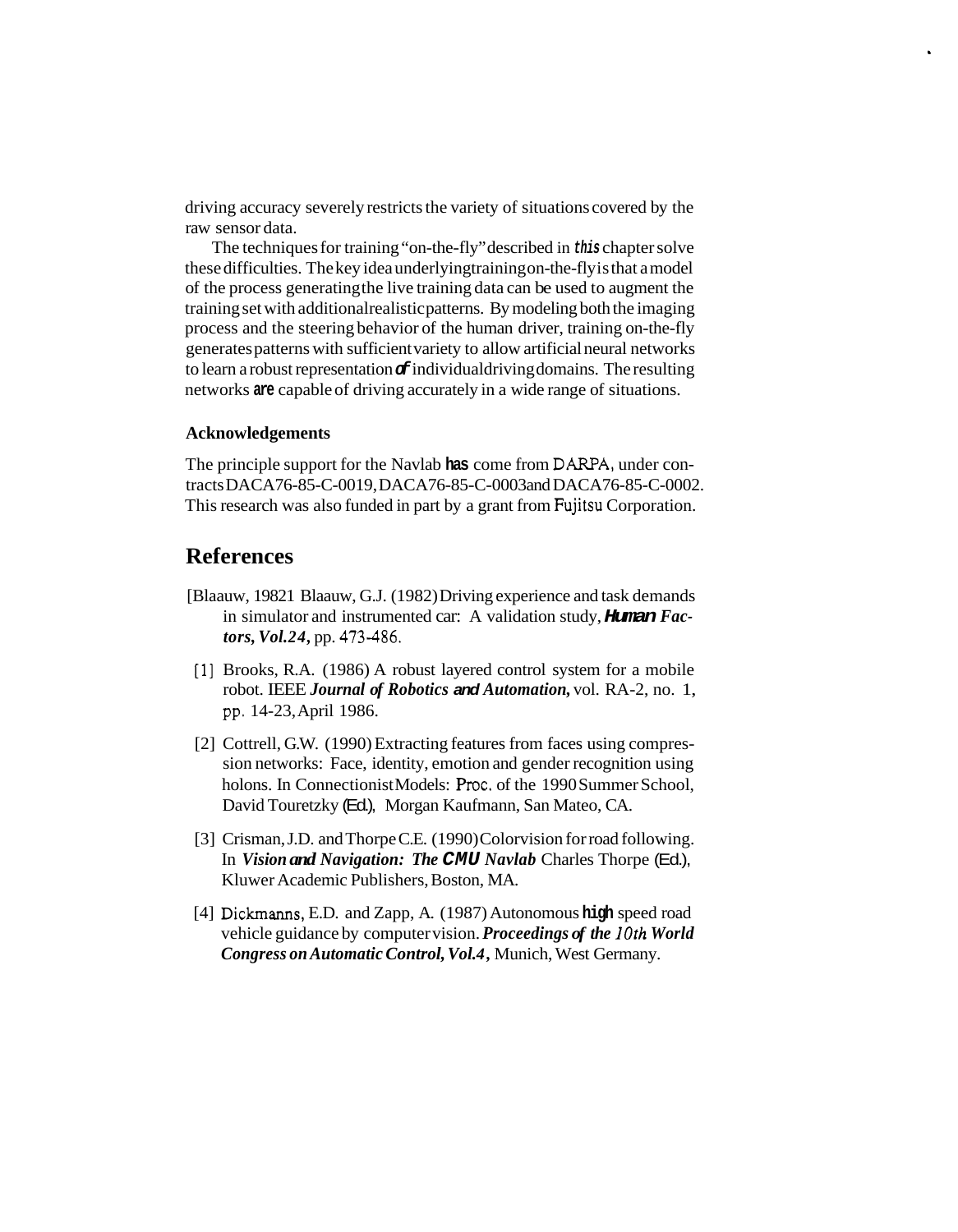*[5]* Hampshire, J.B., Waibel A.H. (1989) The meta-pi network: Building distributed knowledge representations for robust pattern recognition. Camegie Mellon Technical Report **CMU-CS-89-** 166-R. August, 1989.

 $\cdot$  3

- [6] LeCun, **Y.,** Boser, B., Denker, **J.S.,** Henderson, D., Howard, **R.E.,**  Hubbard, W., and Jackel, L.D. (1989) Backpropagation applied to handwritten zip code recognition. *Neural Computation l(4).*
- [7] Jacobs, R.A., Jordan, M.I., Barto, **A.G.** (1990) Task decomposition through competition in a modular connectionist architecture: The what and where vision tasks. Univ. of Massachusetts Computer and Information Science Technical Report 90-27, March 1990.
- [8] Kluge, K. and Thorpe C.E. (1990) Explicit models for robot road following. In *Vision and Navigation: The CMU Navlab* Charles Thorpe (Ed.), Kluwer Academic Publishers, Boston, MA.
- [9] Pomerleau, D.A. (1989) ALVINN: *An* Autonomous Land Vehicle In a Neural Network, *Advances in Neural Information Processing System, 1,* D.S. Touretzky (Ed.), Morgan Kaufmann, San Mateo, **CA.**
- [ 101 Pomerleau, D.A. (1990) Neural network based autonomous navigation. In *Vision and Navigation: The CMU Navlab* Charles Thorpe (Ed,), Kluwer Academic Publishers, Boston, MA.
- [11] Pomerleau, D.A., Gowdy, J., Thorpe, C.E. (1991) Combining artificial neural networks and symbolic processing for autonomous robot guidance. *Engineering Applications of Artificial Intelligence, 4:4* pp. 279-285.
- [12] Reid, **L.D.,** Solowka, **E.N.,** and Billing, A.M. (1981) A systematic study of driver steering behaviour. *Ergonomics Vol. 24,* pp. 447462.
- 1131 Rumelhart, D.E., Hinton, G.E., and Williams, R.J. (1986) Learning internal representations by error propagation. In D.E. Rumelhart and J.L. McClelland **(Eds.)** *Parallel DistributedProcessing* : *Explorations in the Microstructures of Cognition. Vol. I: Foundations. Bradford* Books/MIT Press, Cambridge, MA.